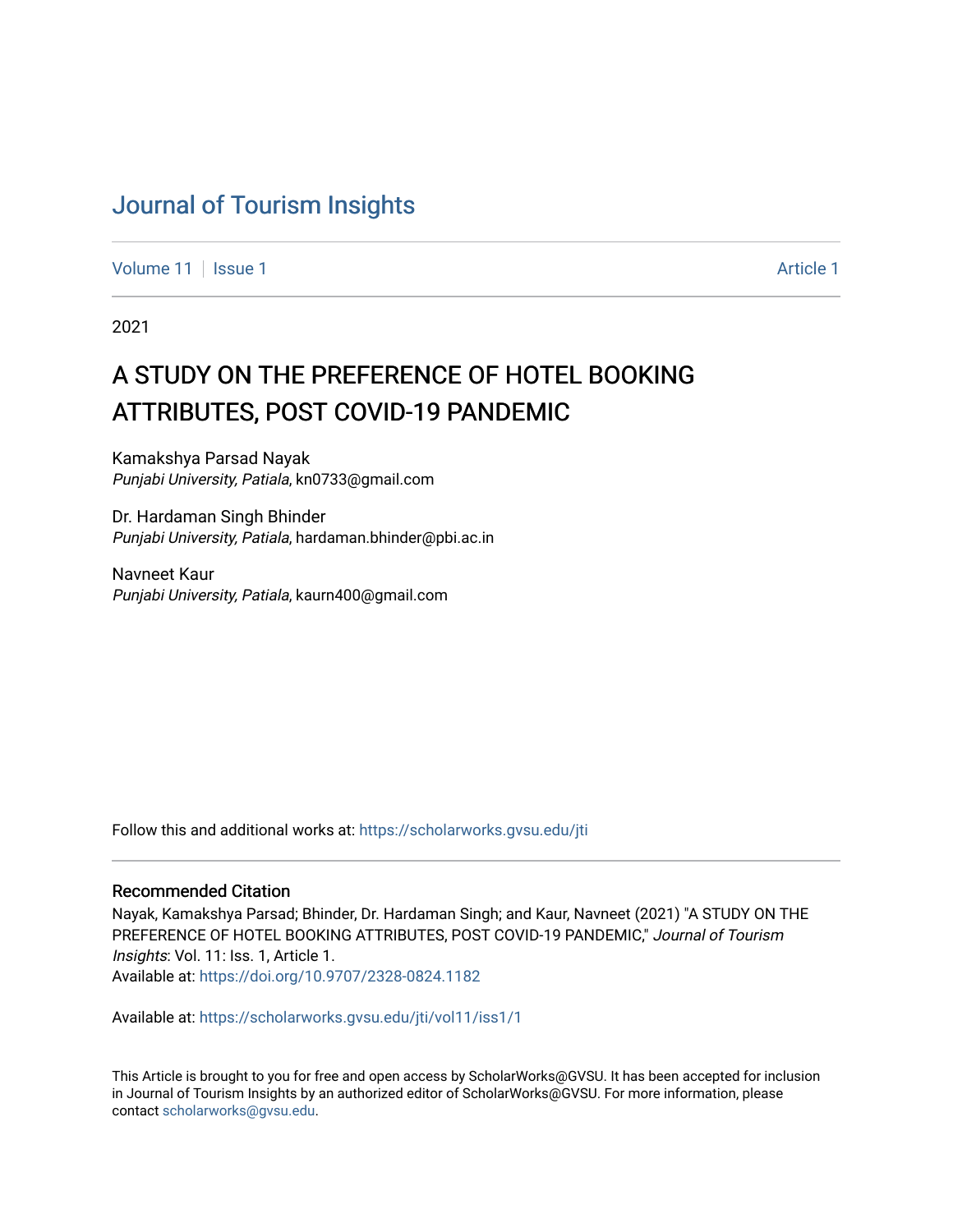#### **Introduction-**

It is in late 2019 when the government of China announces the cases of a new virus which is then named coronavirus disease 2019 or in short COVID-19. The virus is a new strain of the SARS (SARS-CoV-2) group which later spreads throughout the world and takes the shape of a global pandemic (Davahli et al., 2020). The pandemic has changed the way of leading life of the people unexpectedly due to its' irrepressible contagious nature and no concrete treatment option (Lotfi et al., 2020). Without having any firm treatment in place, the governments and the local authorities have adopted the policies to control the spreading of this novel disease which includes travel restriction, maintaining social distancing, and establishing quarantine centers for isolating suspected patients among the others. Complete lockdown, travel restrictions or bans, and border closures are also experienced by many countries of the world, (Smriti Mallapaty, 2021). The restriction and ban in the travel ecosystem have affected the associated professions heavily among which the hospitality industry is in the forefront to bear the brunt, emanated out of it, (Alan et al., 2020). The extensive media coverage of the pandemic showing the continuous rise in the numbers of infected people and the area it engulfs along with the declaration of a pandemic by WHO creates havoc among the people, (Lee et al., 2020). The impact of the outbreak of this deadly disease is different for different countries and so is the adoption of steps to combat the situation, (Hall, 2010; Lee et al., 2020).

 The hospitality industry has always been facing challenges to get the business especially during natural calamities, terrorist attacks, pandemics., etc., (Delafontaine, 2017; Hung & Yuen, 2018; Paraskevas, 2013). The catastrophes of a different kind stimulate the hotel industry for taking measures in combating the challenges arising out of the crisis. Ample of evidence are there when the hoteliers have emerged out of the crisis by taking combative measures. Be it the time when hoteliers in Hong Kong tightens the security and upgrades the CCTV surveillance in the aftermath of the 9/11 attack (Delafontaine, 2017), the Korean industry installs the upgraded hygiene equipment and educates the workforce on the health measures in the aftermath of the SARS outbreak, (Kim et al., 2005) or the hoteliers in Japan provides accommodation to the refugees on the aftermath of the Tsunami (Nguyen et al., 2017) every time hotel industry learns different ways to deal with the cropping issues. The early SARS outbreak has brought about a lot of change in China which includes an increase in hygiene measures, restriction of spitting in public, regulating temperature in different institutions, and improved hospital infrastructure and health services, (Dombey, 2004). Hong Kong has also followed stringent framework proposed by the Pacific Asia Travel Association (PATA) for combating the situation of SARS including the detection of warning signs, creating preparedness against any critical health issues, responding to new kinds of diseases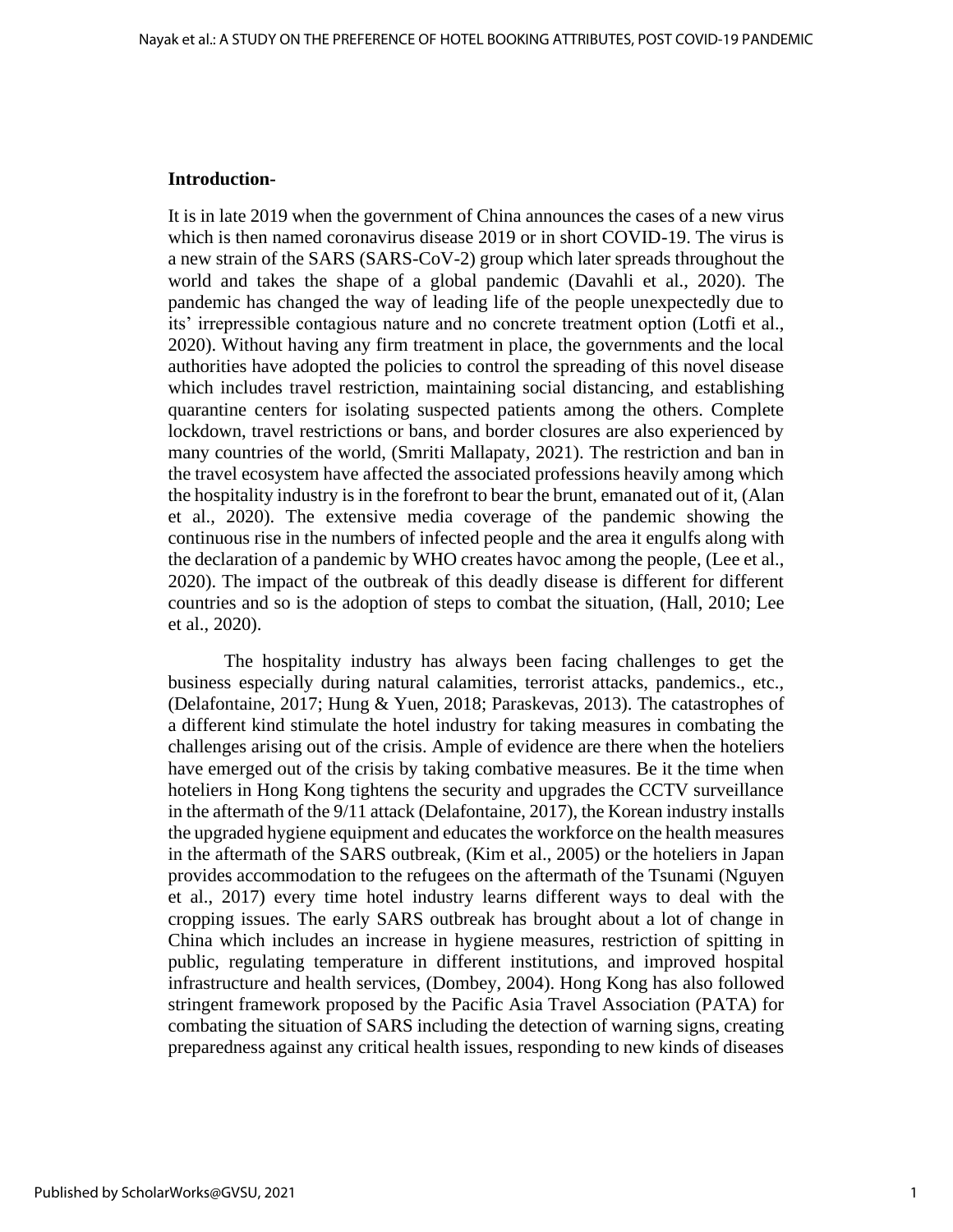in collaboration with the health centers, and bringing back the conditions to the normalcy, (Kaushal & Srivastava, 2021). In the context of the COVID-19 pandemic, Alonso et al. (2020) attempts to discover the issues of small hotel owners and suggests an effective theoretical framework for combating the situation. There are nine dimensions in this framework that are related to the actions and reactions of the stakeholders of the hospitality industry for taking action in crisis management. The pandemic affects the travel behaviors of the individuals intensely due to health risks, (Mao et al., 2009). It is very much essential for hotel owners to realize the change in travel behavior, needs, and expectations of the customers in the post-COVID-19 scenario which can ultimately help in restoring and regaining the confidence of the travelers. As the pandemic has put an unprecedented impact on the hotel industry across the globe, it is the responsibility of the researchers to find out the effective ways, which can help the industry players in overcoming the challenges. In this paper, efforts have been made to find out the changes in the customer expectation regarding the hotel attributes or to find out the attributes that can instill confidence in the customers for coming back to the hotels in the Post COVID time.

Currently, the hospitality industry in India is reeling under an unprecedented crisis generated out of the COVID-19 pandemic. After the very first instances of COVID-19, the movement comes to a halt or the movement has declined predominantly amid the lockdown effect, across the country. The flights and trains are getting canceled and there is a temporary suspension in the movement in many places which poses a significant impact on the hospitality  $\&$  tourism industry. The situation has been replicated several times due to the repeated reinstallation of lockdown attributing to the rise of cases. The government has mandated strict guidelines for controlling the spread of the disease. Maintaining social distancing and taking precautionary measures like wearing of face mask and using hand sanitizers frequently have been mandated and people are asked to follow the guidelines religiously. The hoteliers need to abide by these guidelines and ensure the safety and security of the hotel guests during hotel operation. While there is an involvement of high cost in the restructuring of hotel attributes, they need to find out the survival strategy alongside the capacity building. Proper cleanliness and hygiene standard have to be maintained in agreement with the government guidelines. With the deficiency in the numbers of regular guests, the hotels need to concentrate on collaborating with the hospitals or medical officers and offer quarantine facilities that can help them in sustenance during tough days, (Kaushal & Srivastava, 2021). The industry has to learn from the past when in a similar situation the hotels overcome the hurdles with the adoption of confidence-building measures by diminishing the uncertainty, (M. H. Chen et al., 2007). Amid rising cases of COVID-19 cases in India, the government has adopted multi-layered approaches in which the government has mandated the 'National Disaster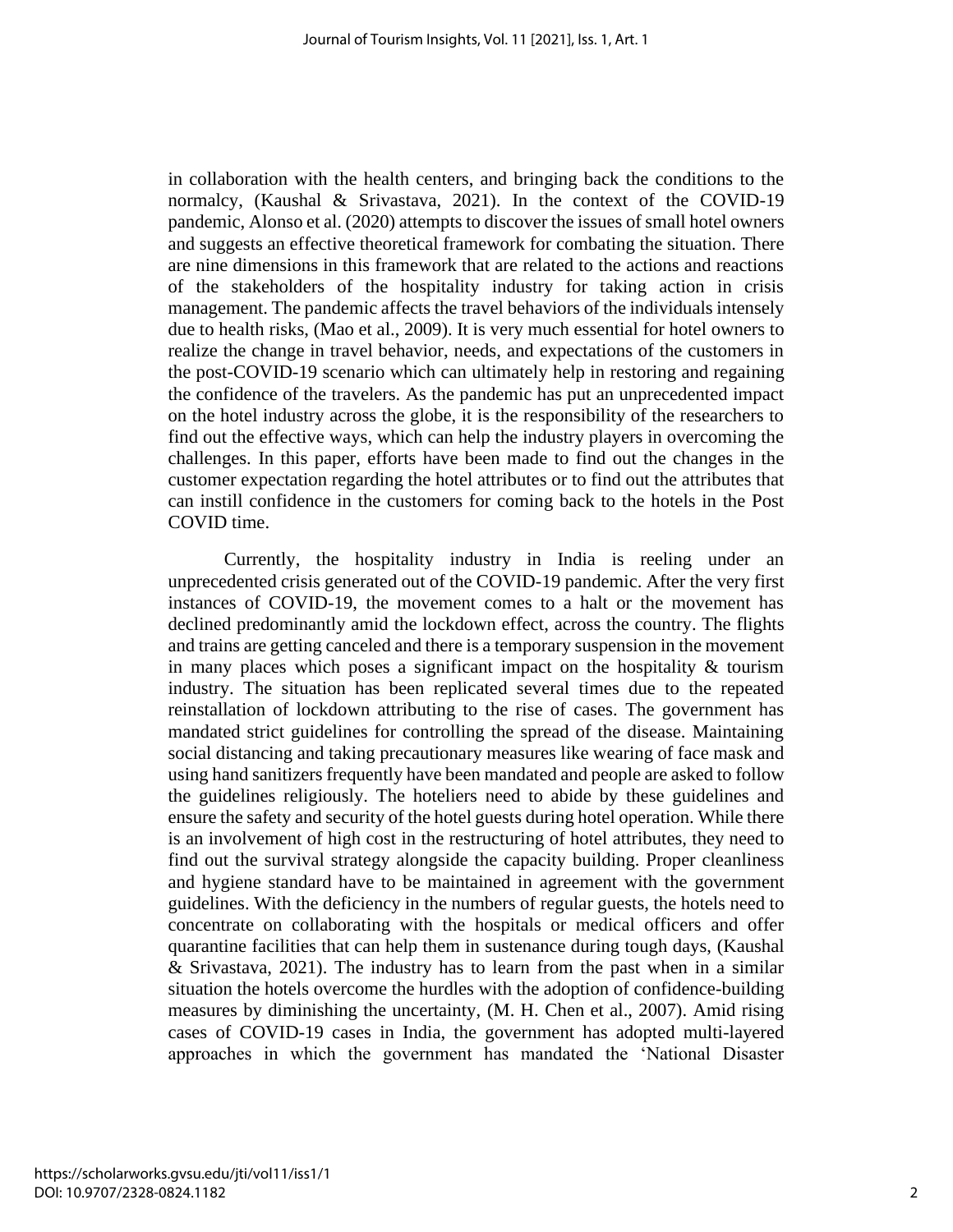Management Act' & announced state disaster response funds to control the crisis (Kaushal & Srivastava, 2021). This research has been conducted for exploring the change in need and expectation of the attributes from the hotel guest's perspective. Northern India specifically the people of the capital city Delhi and the affluent state of Punjab creates huge numbers of tourists of different kinds and different choices. New Delhi, Gurgaon, and Noida of the Delhi-NCR region are home to top-notch national and international companies, which generate huge numbers of corporate travelers. This study focuses on the choice of hotel attributes of the travelers irrespective of their types of travel. This may give an in-depth knowledge regarding the attributes of greater importance for the travelers while choosing any hotel, during and after the pandemic.

#### **Literature Reviews-**

The rampant rise in the COVID-19 pandemic has crippled the growth in the economy across the world (World Health Organization, 2020b). The hospitality and tourism industry has been suffering extensively due to the uncontrolled growth in COVID cases. The guidelines of "WHO" to control the cases and the strategies laid by the Govt. have resulted in many travel restrictions which include lockdown and social distancing which leads to the temporary closure of the hospitality industry for an unprecedented period. This leads to the sudden decline in demand of this industry, (Bartik et al., 2020). The industry is expecting a substantial change in the operational procedure amid COVID-19 guidelines. The hospitality business has to adopt the changes effectively for ensuring the safety and security of the guests. This can help the industry players to gain the acceptance and patronize of the prospective hotel customers, (Gössling et al., 2020). At the preface of drastic change witnesses by the industry amid COVID-19, the scholars being the stakeholders of this industry need to come up with the solution for the recovery of this industry. The scholars need to study different underlying problems associated with the customer's change in sentiments amid pandemic and during the recovery phase which will help in finding out the prospective ways to make the guests return. Understanding the fact that the hospitality industry is undergoing a very rough phase and the industry players are struggling to manage the operating cost to remain in the business the demand has to be stimulated. In this critical scenario, the researchers have to play a key role in figuring out the ways to regain the customer by understanding the behavioral changes and by assessment of shifts in their needs. From the preliminary findings it is found that the customers expect proper cleaning and sanitization of the surrounding, implementation of social distancing, abiding by the community guidelines, the mandatory wearing of the mask and gloves by the service staff, and effective employee training for the implementation of health and safety protocols if they visit hotels for a reason, (Gursoy & Chi, 2020). However, numbers of researchers need to conduct behavioral and causal research on different focus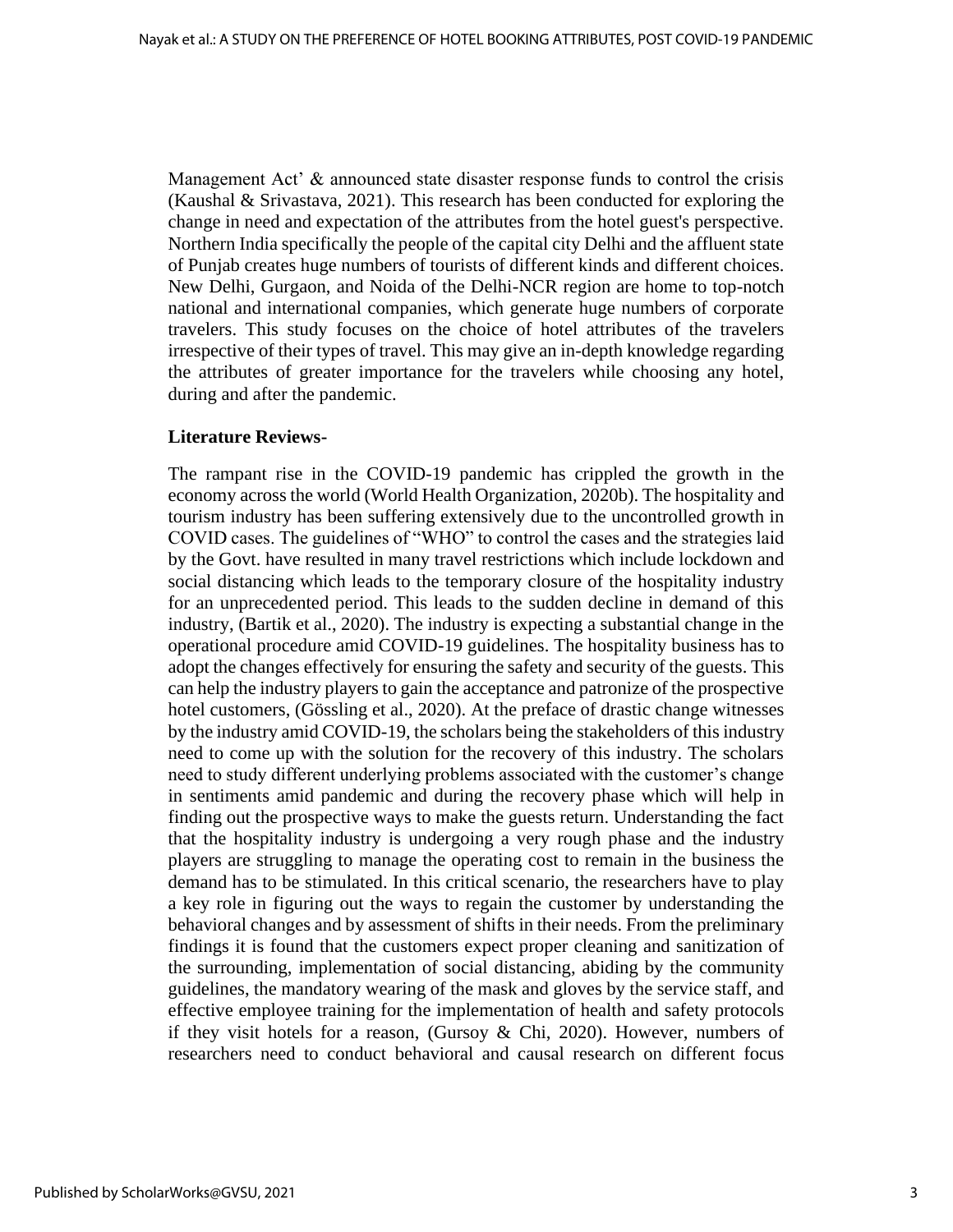groups to understand the effectiveness of these strategies and operational changes before investing heavily in the transformation of hotel attributes at the time of depression and business setback. The findings also indicate the willingness of customers to pay more for a safe and healthy stay abiding with the WHO governed guidelines and precautionary measures, (Gursoy & Chi, 2020). The guidelines suggested by WHO are focused on decreasing personal contact and keeping sufficient physical distance, (World Health Organization, 2020b), understanding the prospective chance of contamination and transmission of disease with the personal touch or physical imminence, (H. Chen et al., 2020).

The potential of technological advantages generated out of the implementation of artificial intelligence (AI) and robotics in hotel operation are considered closely by the industry players (Reis et al., 2020). The impactful implementation of AI and robotics in hotel operations has been studied by several researchers (Tussyadiah, 2020). The implementation of these two technologies can help in the protection of the guests and the service personnel. Some of the early adopters of these technologies are situated in some of the technologically advanced countries like Japan, (Reis et al., 2020). Japan has produced the fully automatic hotel run by robots named Henn-na, (Fusté-Forné & Jamal, 2021; Tung & Law, 2017). The other technologically advanced countries like Taiwan have been intensifying their hotel operations with the help of robotics, (Kuo et al., 2017).

The attributes of any accommodation unit are important for forming an image in the minds of the customer even before they come to stay, (Zeithaml et al., 1993). Amid pandemic, the shift in need and the change in priority of the hotel attributes from the prospective customer's point of view can't be avoided and hence need to be reevaluated.

Some of the previous researchers have put the "value for money" as an attribute in very high regard. The value for money is nothing but the derived utility realized by the usage of product or consumption of services in return for both the short and long-term costs, (Cengiz & Kirkbir, 2007). It is also considered as the predictor of choice for the tourist, (Eid  $&$  El-Gohary, 2015). The value for money is a key indicator of hotel selection as the first question is asked by the guest to the hotel reservation is regarding price and the inclusions, (Lockyer, 2002). Price is an important indicator while making hotel booking decisions, (Asaputra, 2019) and it is very normal if the guest chooses the best value for money option, (Pappas, 2017). The accommodation units which set the lower price for the lodging service they provide get more acceptance  $(Z.$  Mao  $\&$  Lyu, 2017). The customer always compares with the reference price before making any purchase. The hotel customer perceives the value for money he gets out of any hotel, based on the comparison with the reference price of other competitors, this ultimately gives satisfaction to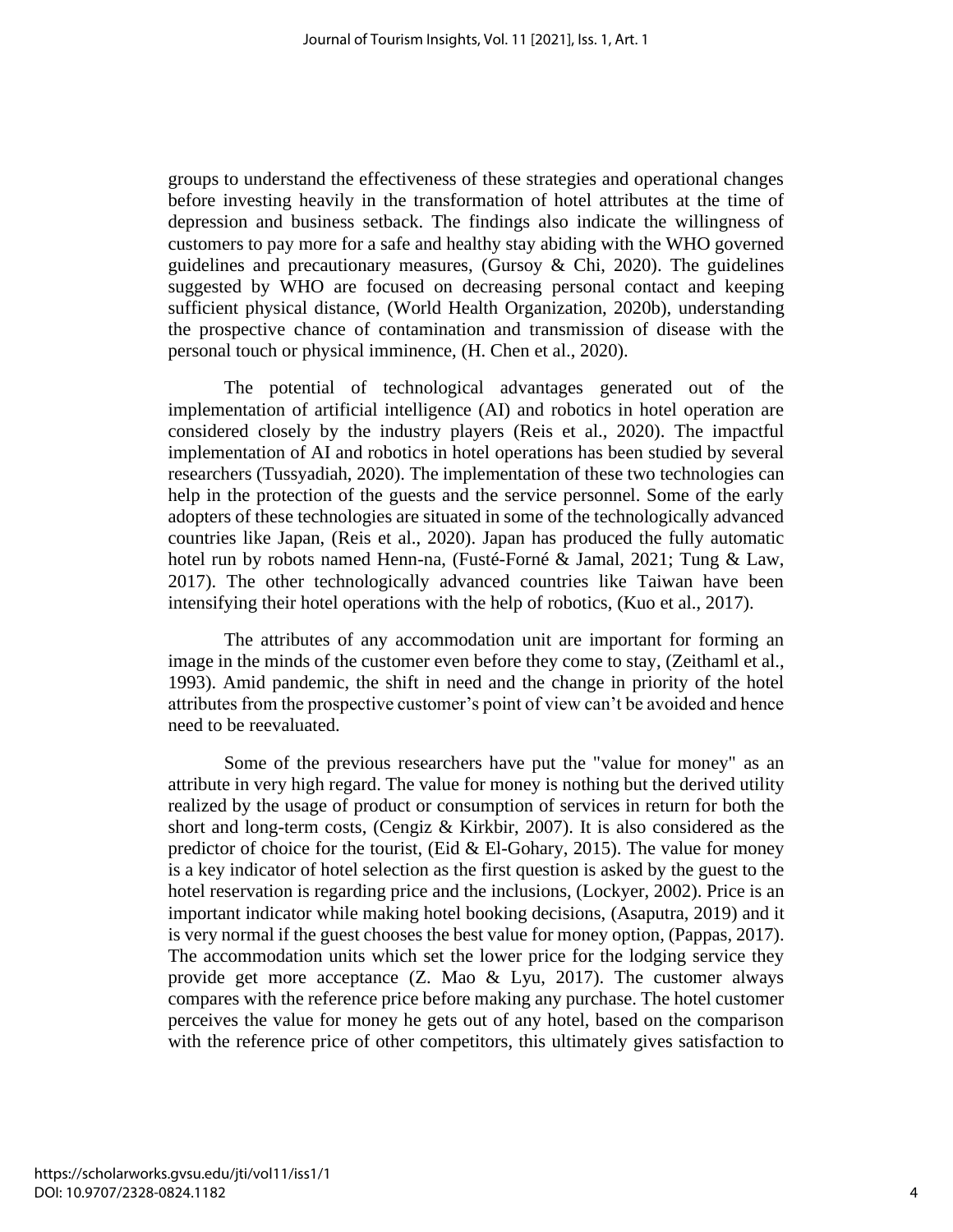the guest (P. Jiang & Rosenbloom, 2005). The customer always looks for the hotel option with a low price while booking a hotel (Afroditi et al., 2020).

Staff attributes is a key attribute for taking hotel booking decision. The friendliness and responsiveness are the key attributes of staff while interacting with the guest and it is considered as the basic component by the guest, (Sohrabi et al., 2012). The guests look the politeness, friendliness, communication, and comprehending staff as important for any hotel, (Hiransomboon, 2012). The job role of most of the service personnel of a hotel is to interact with the guests, (Teng et al., 2020).

One of the most significant factors of a hotel is cleaning and sanitization which is also the most sought after accommodation need amid the COVID-19 scenario, (World Health Organization, 2020a) as the disease is spread due to contamination, (WHO, 2020; H. Chen et al., 2020). The level of satisfaction of the guest also reciprocated with the level of hygiene an accommodation unit maintains,(OA, 2017). It is the most priority factor among the others when the guest takes accommodation rental decision, (Wilkins et al., 2007). There should be utmost commitment toward hygiene, safety protocol, and housekeeping standards during the pandemic occurred by the flu generated out of SARS variant viruses (Hung & Yuen, 2018). Understanding, the fact that cleaning and sanitization can control the spread of the disease, the hotel consumer demands the hygiene the most which can be adopted by hoteliers as an instrument for selling accommodation both during and post-pandemic time. The customers are ready to pay the extra premium for the extensive cleaning and disinfection, (Zemke Dina Marie V et al., 2015).

The accommodation units with proximity to public transport, restaurant, and city center are preferred options for hotel guests, (Tussyadiah, 2020). The guests also prefer to stay near the tourist attraction having convenience stores and food courts nearby, (Tussyadiah, 2020) as it helps them for purchasing any necessary items without spending on transportation, (Rhee & Yang, 2015). In addition, the selection of a good location saves a lot of time for the guest which he/she can utilize for leisure purposes. This is hence the most crucial attribute besides price, (Martin et al., 2013). A good location also gives a good return on investment to the guests, (Blešić et al., 2014). Location gained the first position among the other factors that influence hotel booking decisions, (Rhee & Yang, 2015). Many researchers have concluded that Location is one of the top priorities while guests select their hotels.

Understanding the guest's preferred amenities in a hotel room is a very complex task, (Pan et al., 2013). The in-room comfort of the hotel is one of the desired attributes for any guest to select any hotel. The desire for room amenities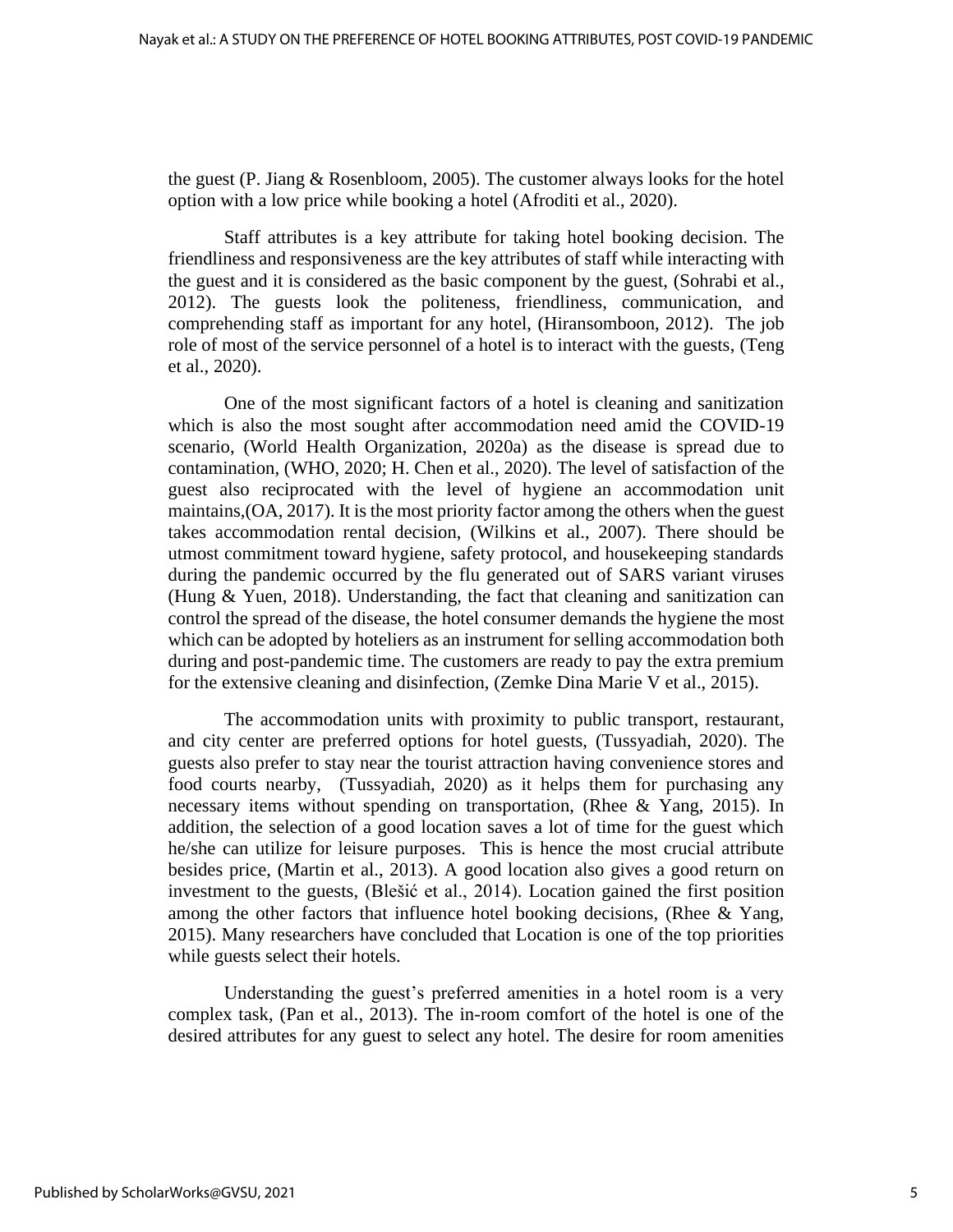for different guests is different and hence the type of comfort the guest wants are critical to understanding. Some amenities are widely and most desirable for many types of guests which include large space inside the room, quieter room, complimentary amenities, etc. Ekinci et al. (2003) identified the major attributes in which the room comfort and amenities were found as important attributes among the others. Business travelers are more concerned about room comfort (Blešić et al., 2014). In the same way, solo travelers are more concerned about sleep quality which is directly linked to room comfort (Yang et al., 2018). Room amenities and comfort are some of the desired attributes that guests want while making hotel booking decisions, (Yang et al., 2018).

The facilities and service need of guests are ubiquitous and varies widely based on the customer segment, (Dwivedi et al., 2021). The facilities and services of a hotel such as rooms, service, desk, lobby, restaurant, and food play a pivotal role for the business travelers as they normally stay in the room and meet their guests at the hotel lobby, (Blešić et al., 2014). They also prioritize the functional criteria which include swift and mechanized check-in/check-out procedures and wake-up call service (Shin Rohani et al., 2017). Dubé & Renaghan (2000) found that the business travelers prefer the smoothness in hotel functionality whereas the tourists on leisure trips prefer comfort. To save time the business travelers prefer to eat at the restaurant of same hotel where they stay, (Blešić et al., 2014). However, the couples on a trip prefer the bar, floor, walk, coffee, and bed for amusement and privacy, (Rhee & Yang, 2015). Food service is an important service in a hotel which should be served in consideration with the religion of your expected customers. Muslim customer expects Halal food whereas the Non-Muslims expect the non-Halal food, (Samori & Sabtu, 2014). Some people don't eat non-veg food due to religious restrictions or willingness, (Henderson, 2016). The needs & preferences of different customer segments of the hotel are complex and diverse. The same also reciprocates during the decision-making process, (Sohrabi et al., 2012). Though the preferences are different, the amenities and services of a hotel influence the hotel booking decision of business and leisure travelers, (Shin Rohani et al., 2017). During the pandemic, free space is preferred while planning for the facilities and services, (Honey-Roses et al., 2020). The change in expectation of the facilities and services need to be assessed and efforts need to be made for their fulfillment, (Mack et al., 2000). The actual identification and fulfillment of the facilities  $\&$  service needs will hence help attract customers, (Hussain & Khanna, 2019).

Security is one of the top priorities for our daily life which is closely associated with tourism, (Delafontaine, 2017). The events which impact tourism badly and the income generated there to are natural hazards, economic crisis, terrorist attacks, and the last but not the least among those is pandemic due to novel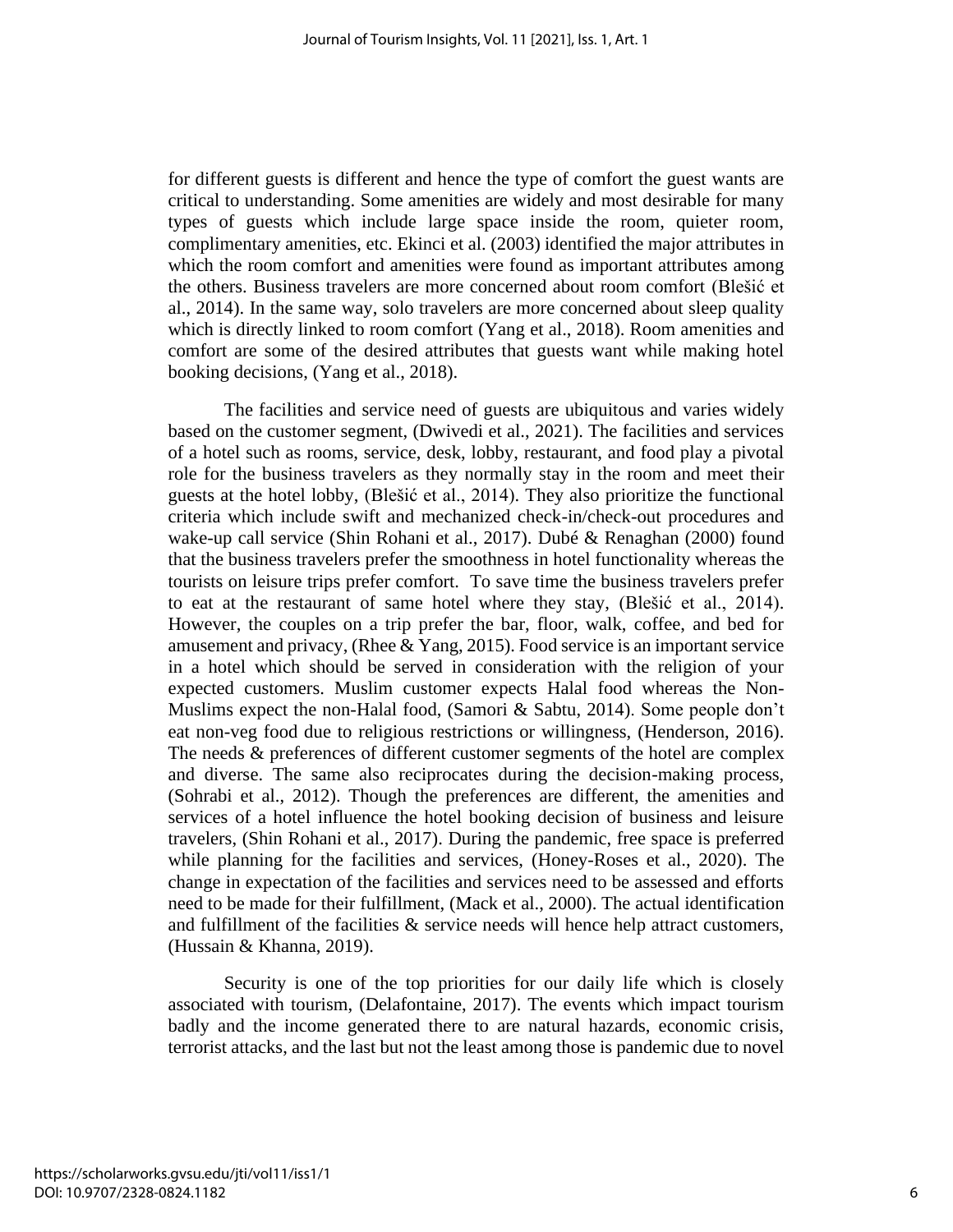virus, (Rodríguez-Antón & Alonso-Almeida, 2020). The world has witnessed recently, the brutality and the after-effects of COVID-19 and its impact on tourism. The safety and security concerns of the guests have to be prioritized for the sustenance of tourism. The safety concerns of the hotel include protecting the guests from the death and injuries generated out of accidents occurring inside and outside the hotel premises (M. H. Chen et al., 2007). The security concerns include various components which include protection from theft and burglary, terrorism, legal or political effects, privacy concerns, consumer protection, disaster protection, personal data protection, environmental security, health, and sanitization, getting authentic information, quality assurance, etc., (Kővári & Zimányi, 2011). The hotels have been putting all their efforts to eliminate the safety and security concerns of the guests, which includes but is not limited to the installation of electronic lockers, CCTV, smoke detectors, fire extinguishers, and sprinklers, etc., (Nagaj & Žuromskaitė, 2020). During the time of the COVID-19 pandemic, the industry players have been mandated to go one step further for the prevention of transmission. The protective measures include the adoption of social distancing and usage of masks, gloves, and sanitizers among the others, (WHO, 2020; World Health Organization, 2020b; World Health Organization, 2020a; UNWTO, 2020). The security measures have a greater role than that of price from the traveler's perspective, (Garg, 2009). There are two types of security measures namely "hard & "soft". The hard measures are not relevant for the hotel as they affect the holiday quality, (Žuromskaitė & Nagaj, 2018). Soft security measures using modern technology have a greater role in terms of providing soft security measures and protecting the tourists, (Žuromskaitė & Nagaj, 2018). Information security is equally important for hotel guests who want the hotels to keep their information secure without any data lick, (Nagaj & Žuromskaitė, 2020).

#### **Purpose of the Study:**

The COVID-19 pandemic has brought about changes in the guest mentality which ultimately influences the guest dealing procedure, (Rahimizhian & Irani, 2020). To build the trust regarding the secured hospitality services hotels must use contactless services which include, but are not limited to usage of scannable QR codes during guest check-in, following other contactless checks in procedures, using mobile room keys, online payment and ordering system, etc., (Rahimizhian & Irani, 2020). In the same line Service Robots can be a game-changer in delivering contactless services. Service Robots are very much compatible with mobile phones and are socially interactive, unlike Industrial Robots, (Fusté-Forné & Jamal, 2021). The Service Robots uses AI (Artificial Intelligence) technology to think, behave and interact like human beings, (Fusté-Forné & Jamal, 2021). The usage of these modern technologies can enhance the quantum of service efficiency as far as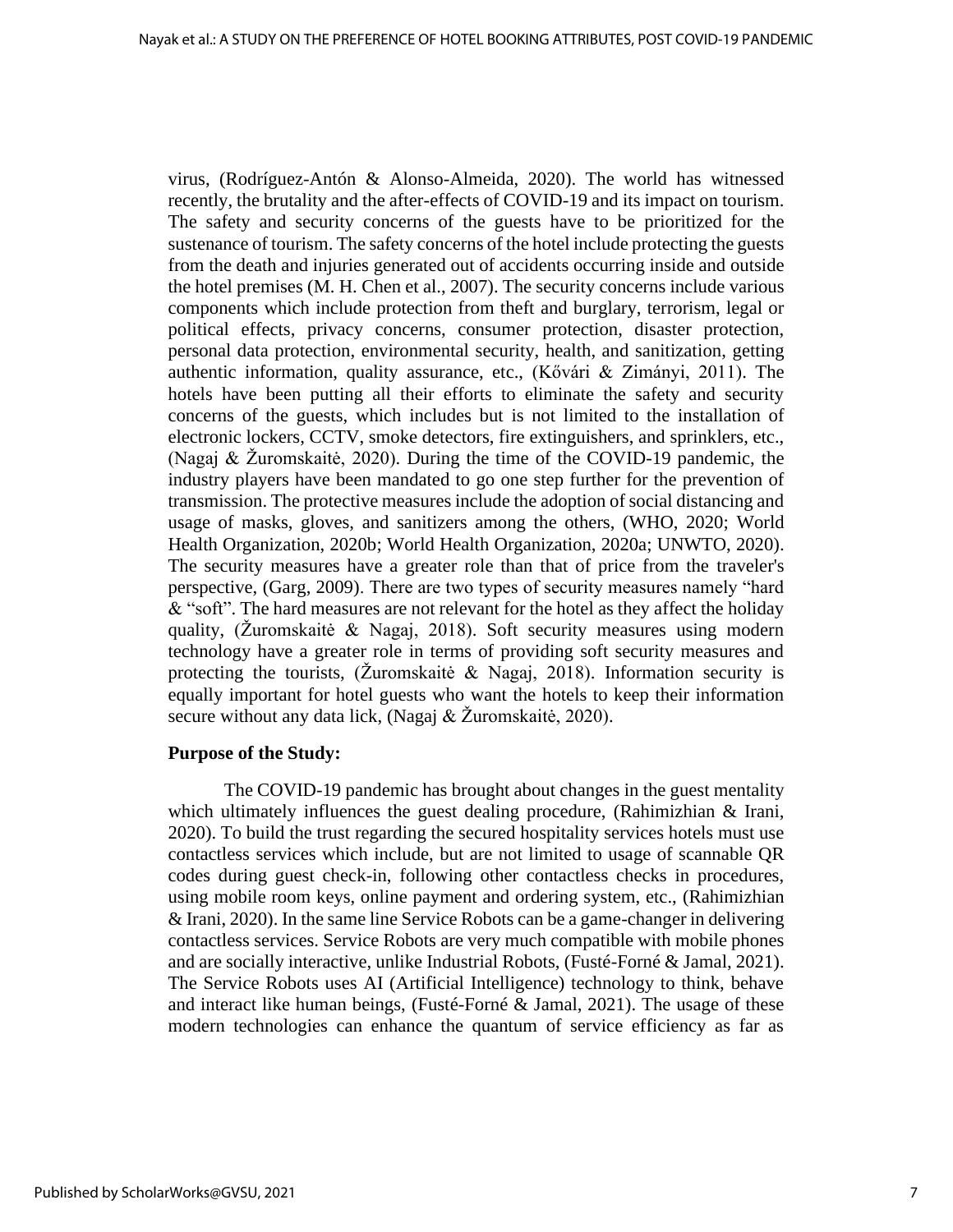contactless service delivery is concerned which ultimately can win the trust of the guest in post-pandemic time, (Rahimizhian & Irani, 2020).

## **Research Methodology-**

## **Instrument Development:**

The descriptive research has been implemented in the current study and the primary data for the research have been collected with the help of survey method using questionnaire tool. The attributes which were enlisted from the literature reviews were taken into consideration while developing the questionnaire. The statements related to marketing, promotion, and customer reviews which were not related to hotel attributes but influence hotel booking decisions have been excluded in the questionnaire, due to their irrelevance with the topic. The dimensions of hotel attributes that are preferred in the post-covid pandemic time were emphasized during instrument building.

The initial questionnaire was formulated with 56 items at the initial stage regarding hotel attributes. Later the questionnaire was validated with the help of an expert's review. The full-length discussion was carried out with 5 academic scholars, 5 travel agents, and 4 hotel owners of some premium hotels, 3 hotel owners of medium-range hotels, and 4 hotel owners of budget class properties from the Delhi-NCR region. The academic scholars with whom the interview was conducted were all from the reputed universities of Punjab, Himachal & Delhi-NCR regions of Northern India and were carrying out their research on hotel bookings.

The initial questionnaire was composed of 7 elements each for "value for money", "staff", "cleaning & sanitization", "location", "in-room amenities", "contactless services" & "security", and 8 elements for "facilities & services".

Each question was valued from a score of 1 to 5 (1 = not so relevant, 2 = somewhat relevant,  $3=$  relevant,  $4=$  quite relevant, and  $5=$  very much relevant) as per the importance of each item. The statements with an I-CVI score of more than .78 were considered for the final instrument which carried 32 items. The content validity index of the scale was evaluated by taking the average I-CVI of each item into account which obtained .87 as the S-CVI index, which confirms the content validity. As per the discussion with the experts, some statements were modified and the final instrument was formed.

Based on content validity the final instrument was formed by taking 3 elements each for "value for money", "staff", "cleaning & sanitization", "location" 4 elements each for "in-room amenities", "security" & "contactless services" and 8 elements for "facilities & services". The modified questionnaire was formulated with 32 statements and was administered for the data collection to perform the pilot study.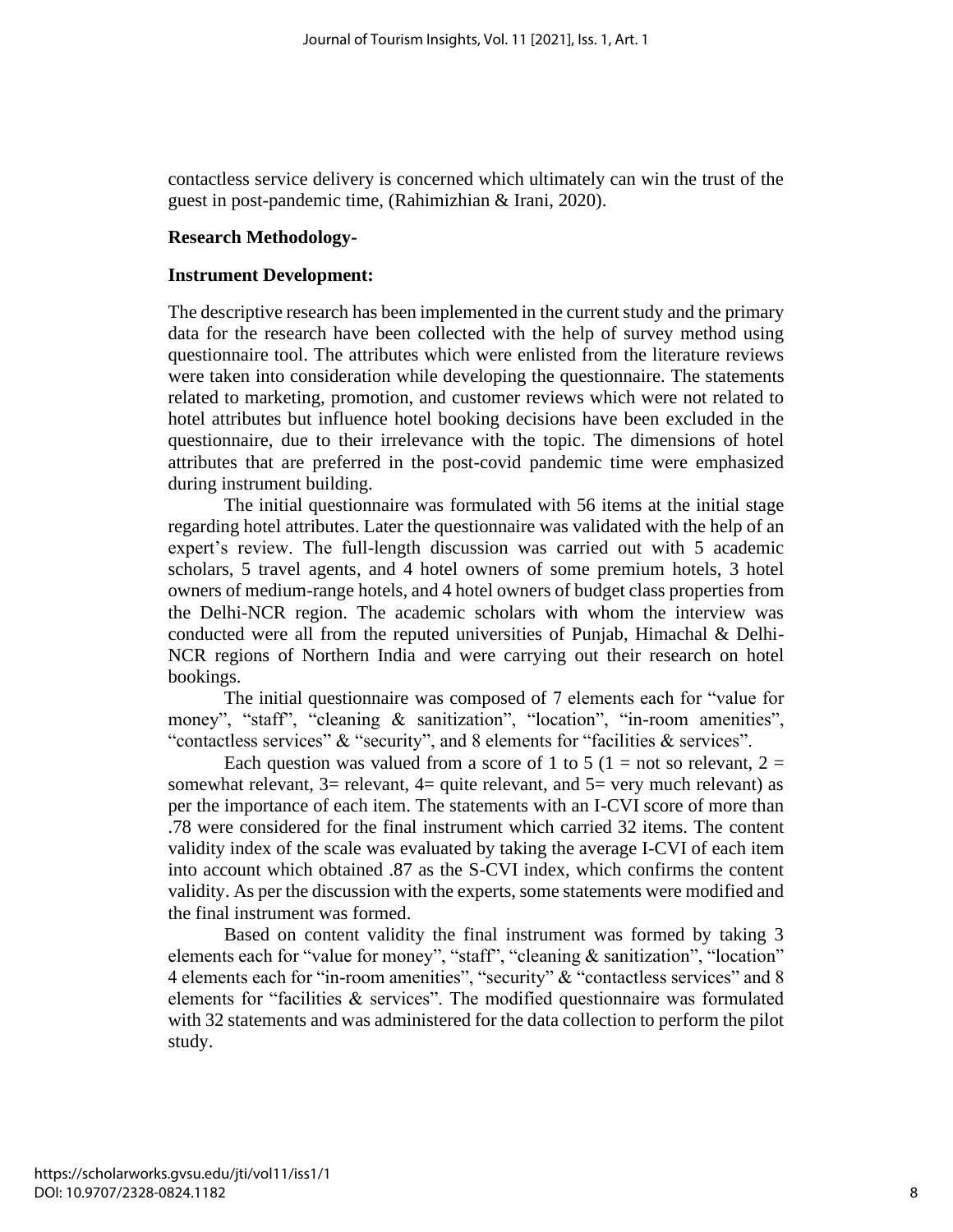#### **Pilot Testing:**

Initially, the instrument was distributed to 70 frequent travelers from the hotels of the Delhi-NCR region. The pilot study was conducted physically during the month of Oct-Nov 2020. The travelers are of similar characteristics with the targeted population to check the convenience in reading, understanding, and determining the average time taking for the completion of the questionnaire. The result showed that the hotel guests did not face any challenges in reading, understanding, and filling out the questionnaire within a stipulated time.

#### **Sample and Procedure:**

The population of the hotel guests is very large. Determining the sample size of such a big population was decided based on the confidence level of 95%, with a confidence interval of  $+/-5\%$ . A sample size of such a large sample has been calculated by different researchers to be 384 (Krejcie & Morgan, 1970) to 385 (Adam, 2020). In this paper target was set to be quite higher, i.e. 740.

The sample was selected through the judgmental technique to ensure uniform populations from all categories of hotels. The data were collected from the tourists who traveled the North Indian region after the first pandemic lockdown subsided. The collection of the data was made between mid-Nov to mid-Feb 2021. The hotels and travel agents of Delhi, Chandigarh, Manali & Dehradun were approached for assisting in the collection of data. New Delhi, being the capital of India experiences a lot of business-class travelers, and Chandigarh being very close to Punjab & Himachal Pradesh attracts both business class and recreational tourists. The NCR region including Noida and Gurugram is home to many corporates as well. At the same time, Manali and Dehradun are two prominent places situated in North India in the states of Himachal Pradesh and Uttarakhand and attract both leisure and pilgrimage tourists substantially. The questionnaire was made in English and was dispensed to 28 hotel owners and 8 travel agents who in turn filled up the questionnaire through their clients. Out of the mentioned 56 hotels 18 were budget category hotels 20 were mid-range hotels and the remaining 18 were premium class hotels. Though the qualities of attributes are different for different categories of hotels, the standardization criteria, i.e. the attribute parameters are constant. Hence to approach the guests of different hotel categories is justified while studying the important hotel booking attributes from the point of view of the guest. Online tools were used for data collection from the respondents. The questionnaire was formed in English online mode with the help of Google Form. The responses and the data storage were automated by the integration of Google form with Google spreadsheet. Thus the collected data were stored in a single excel sheet automatically. The questionnaire was distributed to 948 respondents by the hotel owners and travel agents out of whom 740 respondents turned up for giving their responses. The hotel owners and the travel agents, in turn, circulated the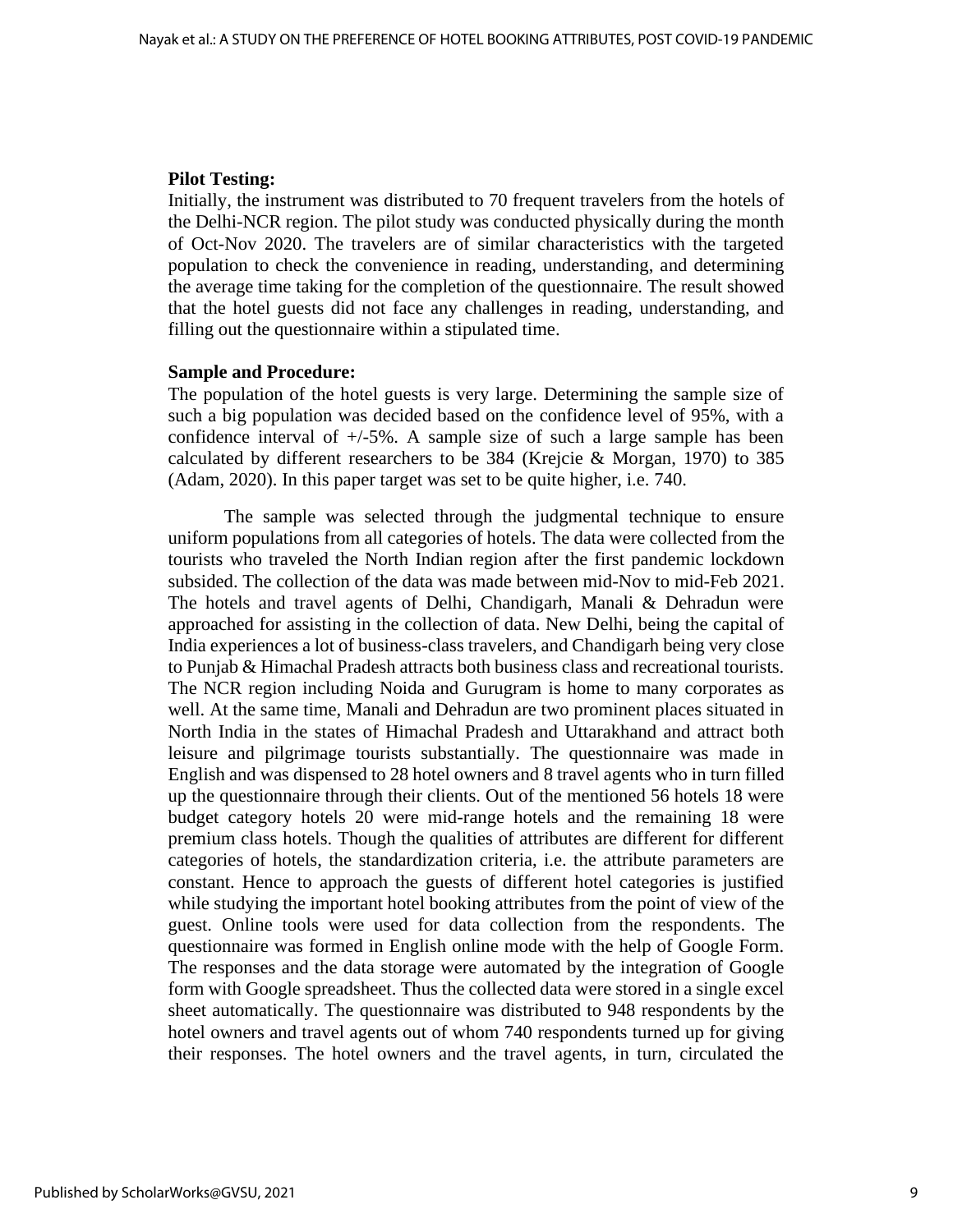questionnaire to their clients with the help of online tools like e-mail, Whatsapp, or social media like Facebook and Instagram as per their convenience. The entire questionnaire was made compulsory to avoid the chances of missing data.

There were three major sections in the final questionnaire. The first section was having eight questions and was intended to collect the demographic data of the respondents, the second part was carrying 6 questions and the questions were intended to collect the data regarding the travel pattern of the respondents. The third section was having 32 questions on the hotel attributes which were finalized upon the validation check. The importance of the attributes was asked from the respondents and the respondents were expected to choose the preferred option based on their personal choice. The answers were expected to collect on a 5 point Likert scale for the third section, where 1 denotes the lowest level of agreement and 5 denotes the higher level of agreement with the statements. After the collection of data, the factors were extracted and validated using EFA & CFA. The data analysis tool SPSS Statistics-23 and AMOS-20 was used to perform the same. The interpretation of the data analysis has been mentioned in the below section.

The attributes have been finalized to include in the questionnaire based on the literature reviews. Some research studies, (Cezar & Ögüt, 2016; Cengiz & Kirkbir, 2007; Rhee & Yang, 2015; Sohrabi et al., 2012) suggested the importance of value for money that plays a key role in influencing hotel booking decisions. The 'value for money is interpreted as 'Price' by some researchers, (Gu & Ryan, 2008; Mack et al., 2000; Rhee & Yang, 2015; Z. Mao & Lyu, 2017). Staffs are responsible for delivering the service to the guest hence is a key determinant of hotel booking decisions, (Sohrabi et al., 2012). The guests prefer the politeness, friendliness, communication, and comprehensiveness of the staff, (Hiransomboon, 2012). 'Cleaning and Sanitization' standard is an underlying attribute for hotel booking decisions in the post-pandemic scenario, (World Health Organization, 2020b; Hung & Yuen, 2018). The standard of sanitization also ensures the level of hygiene, (Gu & Ryan, 2008). The standard of 'Cleaning & Sanitization' determines the hotel booking decision of the travelers, (Wilkins et al., 2007). The location with imminence to the city center or having transport and amusement facilities nearby are considered by travelers while taking hotel booking decisions, (Yang et al., 2018; Cezar & Ögüt, 2016; Garg, 2009; Rhee & Yang, 2015; Sohrabi et al., 2012; Samori & Sabtu, 2014; Tung & Law, 2017). The room comfort is also a priority as the guest stays maximum time at own room, (Sohrabi et al., 2012; Lehto et al., 2015; Afroditi et al., 2020). The facilities and services are one of the key attributes that guest desires (Shin Rohani et al., 2017; Žuromskaitė & Nagaj, 2018; Samori & Sabtu, 2014; Z. Mao & Lyu, 2017; Sohrabi et al., 2012; Blešić et al., 2014; Hussain & Khanna, 2019; Rahimizhian & Irani, 2020; William et al., 2016). Security is one of the desired priorities for tourists, (Gu & Ryan, 2008; Rhee & Yang, 2015; Kim et al., 2005; Delafontaine, 2017; Lehto et al., 2015; Lau, 2020). The contactless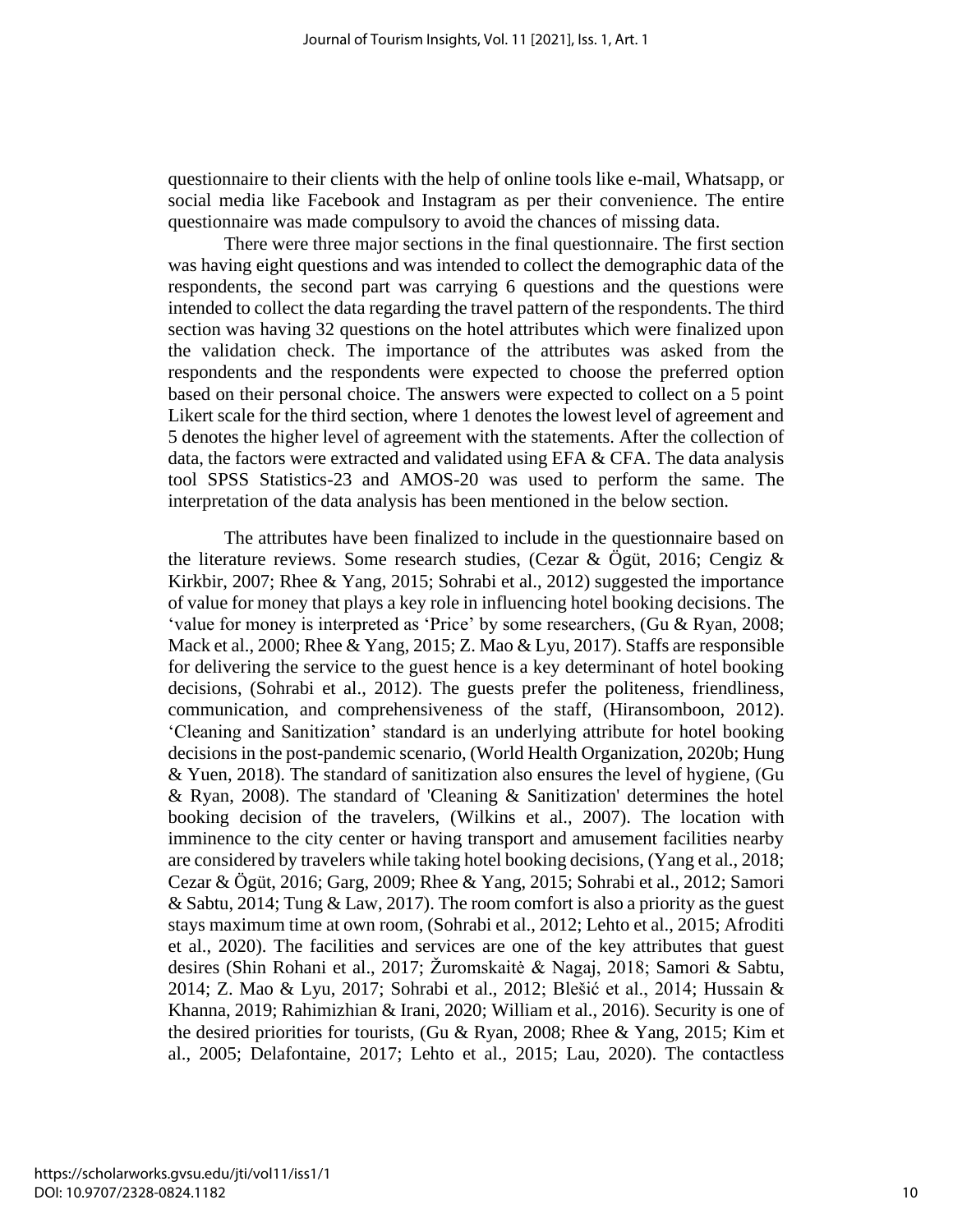services are mostly emphasized by the prospective guests, post-pandemic, (Rahimizhian & Irani, 2020; Fusté-Forné & Jamal, 2021; Lau, 2020; Alan et al., 2020; Gursoy & Chi, 2020; Y. Jiang & Wen, 2020).

#### **The important hotel attributes selection criteria:**

The important hotel attributes were selected from 32 statements with the help of Factor Analysis. The statements which are otherwise considered as items of hotel booking decisions were used as the input variables for Factor Analysis and the major factors were extracted thereon. The Exploratory Factor Analysis (EFA) was used for the extraction of factors followed by Confirmatory Factor Analysis (CFA). The reliability and validity check was performed on the measurement model which is otherwise called as CFA model.

## **Fitness Test:**

It is very much essential to check the sampling adequacy and the strength of the relationship between the variables before performing Factor Analysis, (Pallant, 2011). At the outset, the fitness test was performed for EFA. The KMO test and Bartlett's test confirmed the data as fit for the Exploratory Factor Analysis KMO test confirms the sampling adequacy of the data, (Kaiser, 1974; Kaiser, 1970), and the strength of the variables are confirmed with the help of Bartlett's test of sphericity (Bartlett, 1954).

#### **Factor Analysis:**

Exploratory Factor Analysis was performed to extract the important factors of hotel attributes that were important for the customers to make a hotel booking decision. The Exploratory Factor Analysis (EFA) extracted the important factors from the list of 32 variables. A sample size of 740 was used for the same. After the EFA analysis, the CFA (Confirmatory Factor Analysis) was performed. CFA (Confirmatory Factor Analysis) confirms the factors extracted by EFA (Exploratory Factor Analysis).

#### **Reliability and Validity:**

The application of EFA produced the factors of hotel booking decision followed by which a confirmatory model was prepared to identify the correlation between the latent variables. The reliability test was performed on the model using composite reliability and Cronbach Alpha. The validity test was performed using the construct validity test. The construct validity of a scale comprises both convergent and discriminant validity. The convergent validity shows how effectively the measured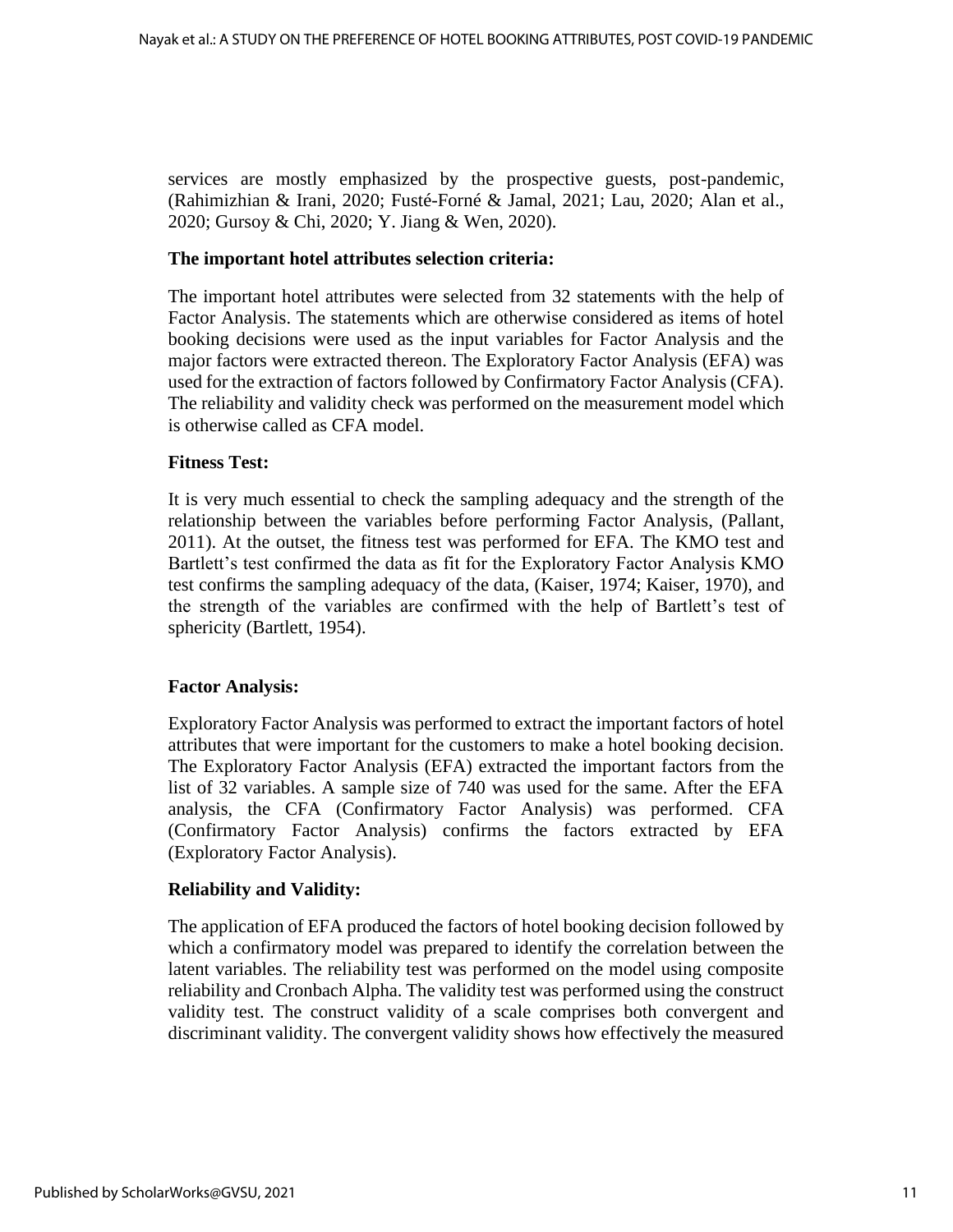variables are correlated with the latent constructs, (Wang et al., 2015) when discriminant validity shows how the different latent constructs are uncorrelated with each other, (Wang et al., 2015). The values of convergent and discriminant validity of a scale were found satisfactory.

## **Results & Discussion-**

In this section, the results of the primary data collection have been reported. In this section, the important findings from the research have been put forth which includes the reports of descriptive statistics and exploratory and confirmatory factor analysis with performing the validity and reliability of the scale.

## **Descriptive Statistics:**

The questionnaires were distributed to 945 travelers of which 740 respondents completed the questionnaire with a 73% of response rate. The demographic data of the respondents have been displayed in Table-1.

## **Individual characteristics:**

As reported in Table-1, 466 respondents were male which is 63% of the total respondents and 274 were female which 37% of the total respondents are. Most of the respondents were in the age group of 26 to 35 (59.5%) followed by the age group of 36 to 45 which is 22.7%, from 46 to 55 (10%), below 25 (22.7%), and above 55 (1.6%). Out of the total respondents, 164 respondents (20.5%) were unmarried and 636 (79.5%) were married. Out of the total respondents, the majority had chosen P.G. (51.7%) as their higher qualification followed by UG (21.9%), M.Phil. /Ph.D. (19.8%), Up to 12th (3.4%) and other qualifications (3.2%). This indicates that the maximum respondents were highly qualified and have completed their post-graduation or higher degree. While asking regarding occupation, the majority of the respondents had chosen employee (48.9%) followed by Businesspersons (35.9%), students (12.4%), and Unemployed (2.7%). This indicates that the maximum number of respondents were working who stayed in hotels and responded to the questionnaire. While asking about the income level of respondents 31.9% rated the income group above 80,000.00, 26.5% within the range 20,001 to 40,000, 25.7% within the range 60,001 to 80,000, 12.4% within the range 40,001 to 60,000 and 3.4% respondents were below 20,000. This indicates that maximum respondents use to stay in mid-range to high-value hotels.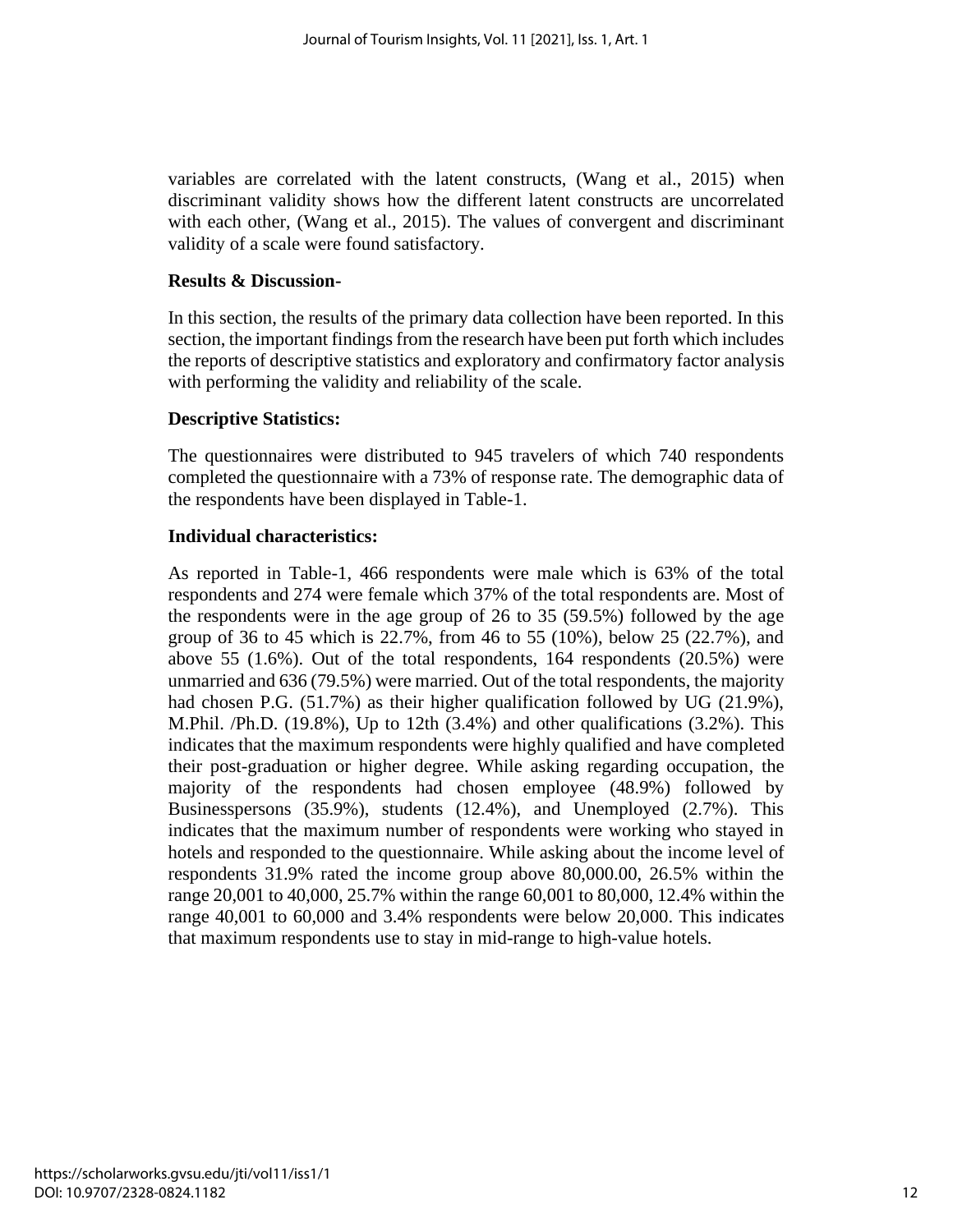| <b>Table-1: Demographic Data</b> |
|----------------------------------|
|----------------------------------|

| <b>Variables</b>                         |                                  |                | <b>Cumulative</b> |  |  |  |  |
|------------------------------------------|----------------------------------|----------------|-------------------|--|--|--|--|
|                                          | <b>Frequency</b>                 | <b>Percent</b> | Percent           |  |  |  |  |
|                                          | <b>Gender of the Respondents</b> |                |                   |  |  |  |  |
| <b>Male</b>                              | 466                              | 63             | 63                |  |  |  |  |
| <b>Female</b>                            | 274                              | 37             | 100.0             |  |  |  |  |
| <b>Age of the Respondents</b>            |                                  |                |                   |  |  |  |  |
| <b>Below 25</b>                          | 46                               | 6.2            | 6.2               |  |  |  |  |
| From 26 to 35                            | 440                              | 59.5           | 65.7              |  |  |  |  |
| From 36 to 45                            | 168                              | 22.7           | 88.4              |  |  |  |  |
| From 46 to 55                            | 74                               | 10             | 98.4              |  |  |  |  |
| <b>Above 55</b>                          | 12                               | 1.6            | 100.0             |  |  |  |  |
| <b>Marital Status of the Respondents</b> |                                  |                |                   |  |  |  |  |
| <b>Unmarried</b>                         | 164                              | 20.5           | 20.5              |  |  |  |  |
| <b>Married</b>                           | 636                              | 79.5           | 100.0             |  |  |  |  |
| <b>Educational Qualification</b>         |                                  |                |                   |  |  |  |  |
| Up to 12th                               | 25                               | 3.4            | 3.4               |  |  |  |  |
| <b>UG</b>                                | 162                              | 21.9           | 25.3              |  |  |  |  |
| <b>PG</b>                                | 383                              | 51.7           | 77.0              |  |  |  |  |
| M.Phil./Ph.D.                            | 146                              | 19.8           | 96.8              |  |  |  |  |
| <b>Other</b>                             | 24                               | 3.2            | 100.0             |  |  |  |  |
| $Occupation$                             |                                  |                |                   |  |  |  |  |
| <b>Student</b>                           | 92                               | 12.4           | 12.4              |  |  |  |  |
| <b>Employee</b>                          | 362                              | 48.9           | 61.4              |  |  |  |  |
| <b>Businessperson</b>                    | 266                              | 35.9           | 97.3              |  |  |  |  |
| <b>Unemployed</b>                        | 20                               | 2.7            | 100.0             |  |  |  |  |
| <b>Monthly Income</b>                    |                                  |                |                   |  |  |  |  |
| <b>Up to Rs.20,000</b>                   | 26                               | 3.5            | 3.5               |  |  |  |  |
| Rs.20,001 to Rs. 40,000                  | 196                              | 26.5           | 30.0              |  |  |  |  |
| Rs.40,001 to Rs. 60,000                  | 92                               | 12.4           | 42.4              |  |  |  |  |
| Rs.60,001 to Rs. 80,000                  | 190                              | 25.7           | 68.1              |  |  |  |  |
| <b>Above 80,000</b>                      | 236                              | 31.9           | 100.0             |  |  |  |  |

(Source: Authors' Calculations)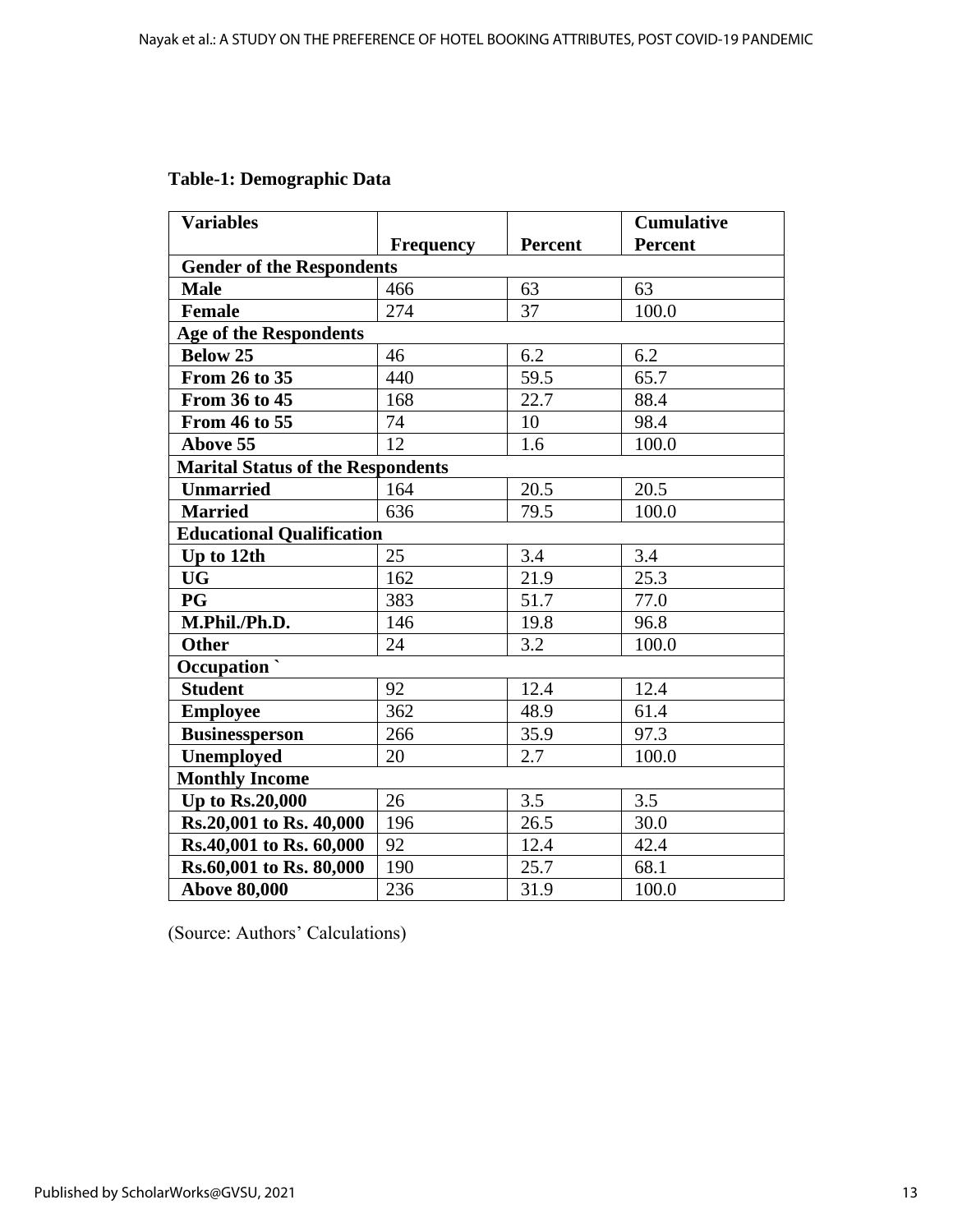| <b>Table-2: Major Purpose of Travel</b> |  |  |  |  |  |
|-----------------------------------------|--|--|--|--|--|
|-----------------------------------------|--|--|--|--|--|

| <b>PURPOSE</b>  | NO  | <b>PERCENTAGE</b> |
|-----------------|-----|-------------------|
| Study           | 55  | 7.4               |
| Leisure         | 448 | 60.5              |
| <b>Business</b> | 375 | 50.7              |
| Medical         | 28  | 3.8               |
| Pilgrimage      | 325 | 44                |
| Others          | 15  | 2.0               |

(Source: Authors' Calculations)

## **Table-3: Travel Companions**

| <b>PURPOSE</b>     | N <sub>O</sub> | <b>PERCENTAGE</b> |
|--------------------|----------------|-------------------|
| Friends            | 212            | 28.6              |
| Family & Relatives | 338            | 45.7              |
| Coworker           | 202            | 27.3              |
| No One             | 228            | 30.8              |
| Others             | ۱O             |                   |

(Source: Authors' Calculations)

## **Table-4: Type of Accommodation Booking by Travellers**

| <b>PURPOSE</b>        | N <sub>O</sub> | <b>PERCENTAGE</b> |
|-----------------------|----------------|-------------------|
| Bed & Breakfast (B&B) | 168            | 22.7              |
| <b>Budget</b>         | 256            | 34.6              |
| Mid Segment           | 372            | 50.27             |
| <b>High Tariff</b>    | 344            | 46.5              |

(Source: Authors' Calculations)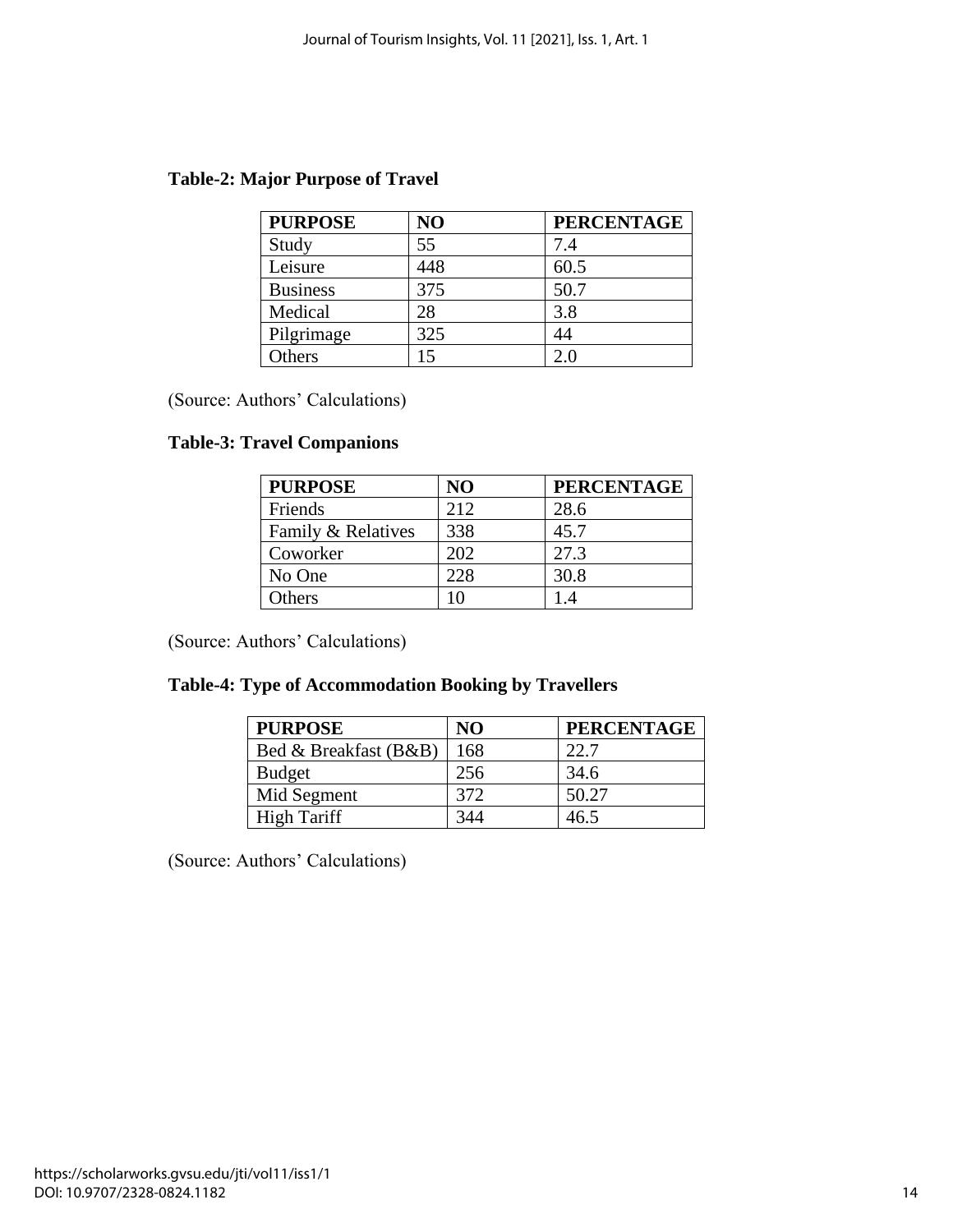## **Trip-related factors:**

If we check table-2, we can get, out of total respondents majority had chosen Leisure (60.5%) as their one of the prime purposes of the hotel stay followed by Business (50.7%), Pilgrimage (44%), study (7.4%), medical (3.8%) and others (2%). The respondents were allowed to choose more than 1 option as an answer to this question. While asking about the travel companions (displayed on table-3), out of total respondents 45.7% had chosen that they travel with family and relatives which is followed by no one (30.8%), friends (28.6%), co-workers (27.3%), and others (1.4%). The respondents were allowed to choose more than 1 option as an answer to this question. While asking regarding the type of accommodation, as per the budget (displayed on table-3), 50.27% had chosen mid-segment as their type of stay according to the budget which is followed by a high tariff (46.5%), budget (34.6%), and Bed & Breakfast (22.7 %). The respondents were allowed to choose more than 1 option as an answer to this question as well.

## **Result of Exploratory Factor Analysis:**

There were 32 statements in the questionnaire based on which the responses were collected from 740 respondents. After applying factor analysis on the collected data, few statements could not rise to the qualifying standard for which those were separated from the original data to apply further Factor Analysis. The statements were qualified based on the criteria communalities score greater than .5, (Samuels, 2016). Out of 32 statements, 5 statements were deleted due to a communality score less than .5 and having a very low factor loading score, (Samuels, 2016). Hence in total 5 statements were barred from the final list of statements to conduct EFA. Finally, 27 statements were left for conducting factor analysis. The adequacy test was performed again on the remaining statements and the results have been presented as below.

| <b>KMO and Bartlett's Test</b>       |                    |          |  |  |  |
|--------------------------------------|--------------------|----------|--|--|--|
| Kaiser-Meyer-Olkin Measure of        |                    |          |  |  |  |
| Sampling Adequacy.                   |                    | 0.777    |  |  |  |
| <b>Bartlett's Test of Sphericity</b> | Approx. Chi-Square | 9724.240 |  |  |  |
|                                      | df                 |          |  |  |  |
|                                      |                    |          |  |  |  |

## **Table-5: Kaiser Meyer Olkin (KMO) & Bartlett test of Sphericity**

(Source: Authors' Calculations)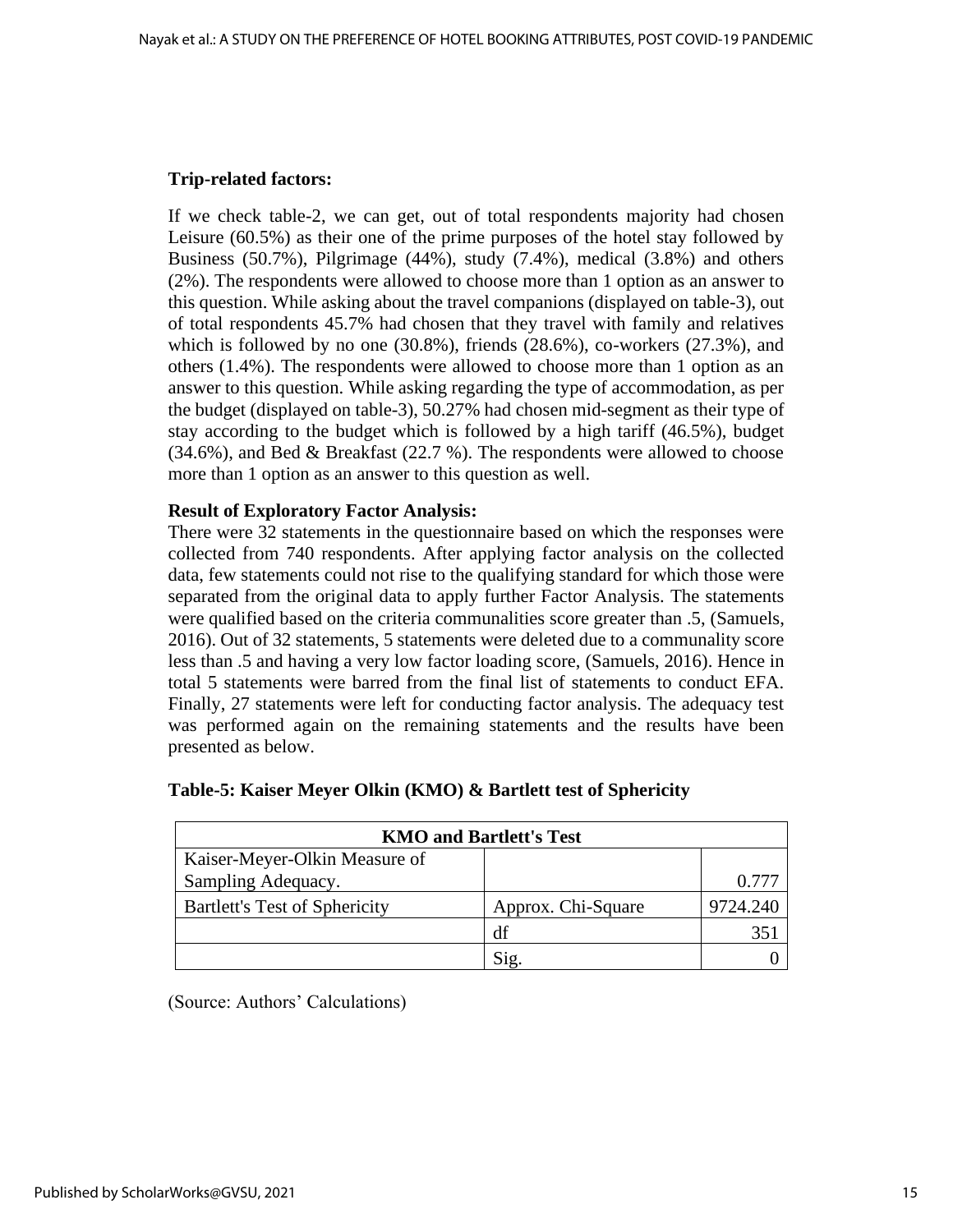The KMO and Bartlett's test results were found from the data analysis with the help of SPSS (Ref: Table-5). As per the index value suggested by Kaiser Mayer, the bare minimum value of KMO should be 0.5 to qualify the data for conducting research. In the current study, the KMO value was found as 0.777 which indicates the sample is great for conducting EFA as per the KMO index. Similarly, the multivariate normality of the data set is measured with the help of the Bartlett Test. In the current study, the significance value of Bartlett's test of sphericity was found as .00 which is significant and adequate for further study as the capping of the significance level is 0.05 for the data to be adequate for further study, (Pallant, 2011).

Factor analysis is conducted to explain the relationship between the variables with the data reduction technique. The factors are formed as the result of correlation among the variables of similar nature, (Ul Hadia et al., 2016). The Exploratory Factor Analysis was conducted to extract the major factors of the hotel booking decision from 27 variables. The techniques of Factor Analysis are as below:

- Kaiser's criterion (M. H. Chen et al., 2007)
- Scree test (Ledesma et al., 2015)
- Parallel Analysis (Horn, John, 1965)

The most accepted technique by the researchers is Kaiser's criterion which follows the principle of Eigen Value. For the components with Eigen Value, more than one is considered during Principal Component Analysis (PCA). To achieve the objective of current research, Principal Component Analysis (PCA) has been used.

During the application of Principal Component Analysis (PCA) the varimax rotation method is used. The varimax rotation method is used to solve the issue of cross-loading. Cross loading is a major issue by which the variables are loaded with more than one factor. This study applies Varimax Rotation with Kaizer Normalization Method. The variable with a Loading value of more than 0.5 qualifies for further analysis. The loading value of variables of Hotel attributes that influence Hotel Booking decisions has been explained below. The table reports all the loading values of variables of hotel attributes that influence hotel booking decisions.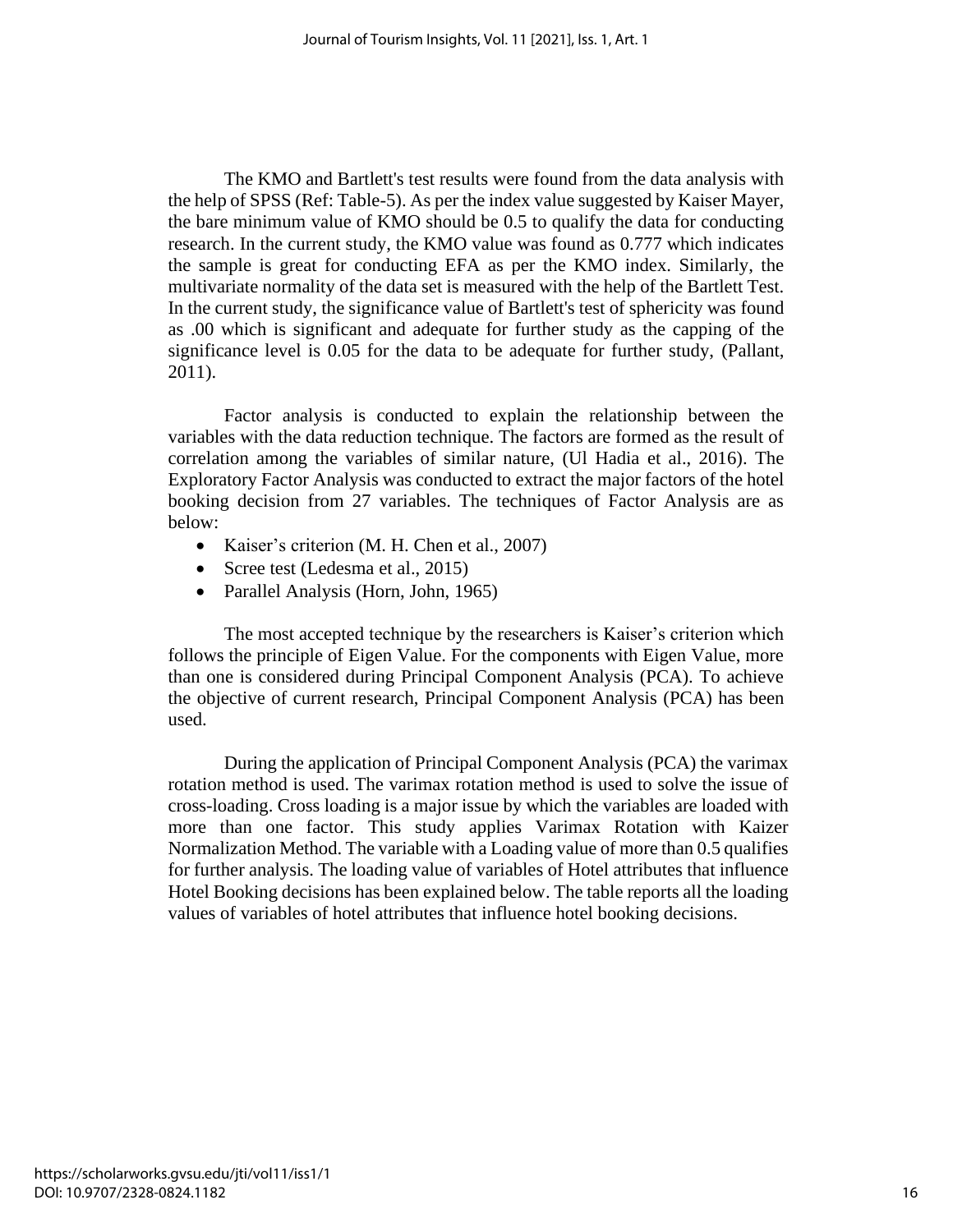|                | <b>Rotation Sums of Squared Loadings</b> |               |              |  |  |
|----------------|------------------------------------------|---------------|--------------|--|--|
| Component      | <b>Eigen Values</b>                      | % of Variance | Cumulative % |  |  |
|                | 3.765                                    | 13.945        | 13.945       |  |  |
| $\mathfrak{D}$ | 2.430                                    | 8.998         | 22.944       |  |  |
| 3              | 2.370                                    | 8.779         | 31.722       |  |  |
| 4              | 2.360                                    | 8.740         | 40.462       |  |  |
| 5              | 2.339                                    | 8.663         | 49.126       |  |  |
| 6              | 2.241                                    | 8.300         | 57.426       |  |  |
|                | 2.225                                    | 8.240         | 65.665       |  |  |
| 8              | 2.051                                    | 7.595         | 73.260       |  |  |

#### **Table-6: Total Variance Explained after Varimax Rotation**

(Source: Authors' Calculations)

From the varimax rotation, the presence of strong loadings between the variables of hotel attributes and the factors was obtained. The poorly loading items and cross-loading items were eliminated as well with the help of varimax rotation. The result of factor analysis was explained with the help of Principal Component Analysis and Varimax Rotation method and the output table has been reported as above. After Varimax Rotation, eight components were extracted based on the loading value of the items. The items which were highly correlated formed the component. The components with an Eigenvalue of more than 1 have been considered as factors and the statements with higher factor loading value with the factors have been considered for further study. Eight components were found with Eigen Value more than one and hence are considered as factors. The Eigenvalues of the components have been found as 3.765, 2.430, 2.370, 2.360, 2.339, 2.241, 2.225, and 2.051 respectively (Ref: Table- 6). The extracted components cumulatively explained 73.260% of the total variance of hotel booking decisions.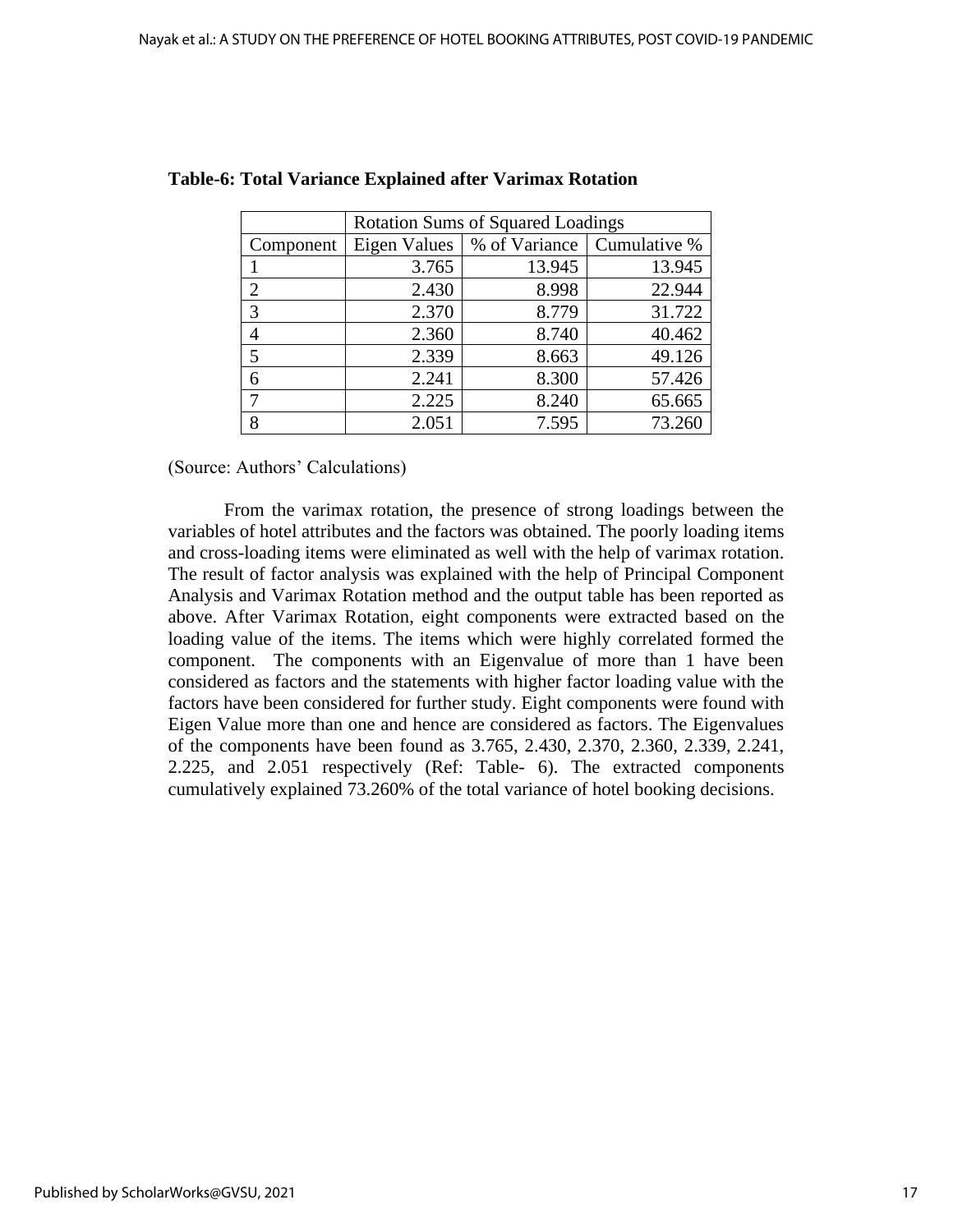| <b>Factor</b>                                                   | <b>Factor Name</b>                                  | loading                                                     | <b>Statement of variables</b>                                                                                                    |
|-----------------------------------------------------------------|-----------------------------------------------------|-------------------------------------------------------------|----------------------------------------------------------------------------------------------------------------------------------|
|                                                                 |                                                     | .822                                                        | I will consider hotels that offer early check-<br>in/late checkout options.                                                      |
|                                                                 | <b>Hotel Facility</b><br>& Services<br>$(13.945\%)$ | .772                                                        | The hotel is having different facilities for<br>making payment which includes on arrival<br>or online.                           |
| 1                                                               |                                                     | .771                                                        | Hotel having facilities for easy cancellation<br>and refund is important.                                                        |
|                                                                 |                                                     | .770                                                        | The hotel facilitates early check-in or late<br>check-out options for normal bookings.                                           |
|                                                                 |                                                     | .746                                                        | The hotel facilitates a flexible cancellation<br>policy.                                                                         |
|                                                                 |                                                     | .702                                                        | Different facilities and services cater to the<br>different needs of the guest.                                                  |
| Value for<br>Money<br>$\overline{2}$<br>$(8.998\%)$<br>Location |                                                     | .908                                                        | Guests choose the hotel as per the value for<br>money the hotel offers.                                                          |
|                                                                 |                                                     | .901                                                        | Hotel-stay should be value for the money<br>normally I pay.                                                                      |
|                                                                 |                                                     | .849                                                        | Dirty damaged noisy old furniture is simply<br>not value for money.                                                              |
|                                                                 | .916                                                | The location of the hotel is near to a major<br>attraction. |                                                                                                                                  |
| 3                                                               | (8.779%)                                            | .895                                                        | The hotel location is easily accessible.                                                                                         |
|                                                                 |                                                     | .798                                                        | The location of the hotel is close to the<br>airport/railway station.                                                            |
| 4                                                               | Safety $\&$                                         | .882                                                        | The COVID-19 specific safety $\&$ security<br>concerns of the hotels are taken care of<br>properly during a pandemic.            |
|                                                                 | Security<br>(8.740)                                 | .862                                                        | The safety $\&$ security of the hotels is<br>maintained with CCTV surveillance.                                                  |
|                                                                 |                                                     | .853                                                        | The hotel takes precautionary measures for<br>maintaining the safety and security of<br>different outlets.                       |
| Automation<br>5<br>$\&$                                         |                                                     | .880                                                        | The hotel provides facilities for express<br>check-in<br>checks<br>and<br>out<br>using<br>an<br>automation & intelligence system |

|  |  | Table-7: Naming of the factors affecting Hotel Booking Decision |  |  |
|--|--|-----------------------------------------------------------------|--|--|
|  |  |                                                                 |  |  |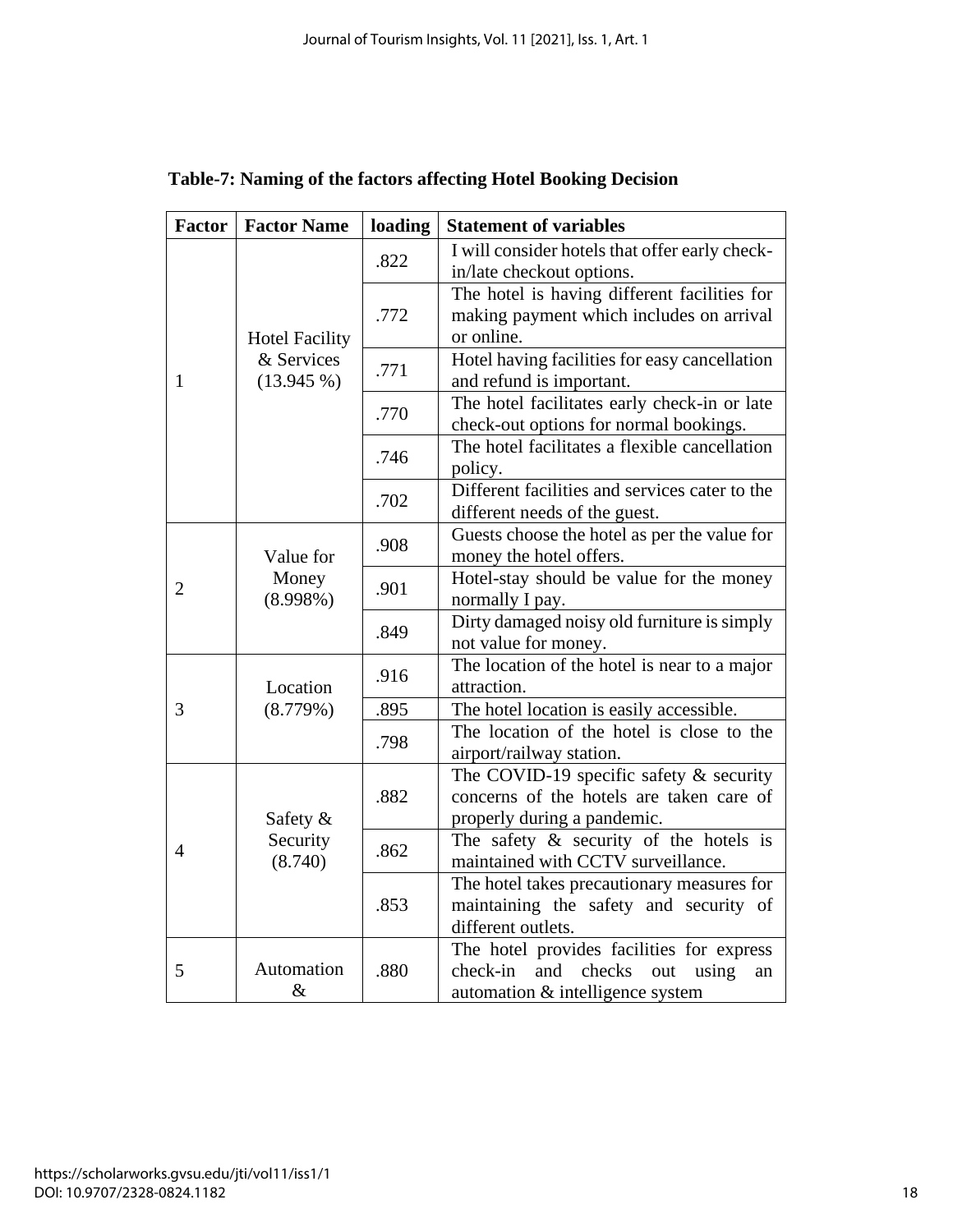|             | Contactless<br>Service<br>(8.663%) | .867                                                                                                            | The automation and contactless service<br>systems attract me for booking post-<br>pandemic                                                                          |  |  |
|-------------|------------------------------------|-----------------------------------------------------------------------------------------------------------------|---------------------------------------------------------------------------------------------------------------------------------------------------------------------|--|--|
|             |                                    | .825                                                                                                            | for<br>adopts technologies<br>The<br>hotel<br>contactless service delivery system                                                                                   |  |  |
|             | <b>Staff</b>                       | .865                                                                                                            | <b>Staffs</b><br>of<br>the<br>hotel<br>friendly,<br>are<br>sympathetic, and good in interpersonal<br>skills & show a sincere interest in solving<br>guest problems. |  |  |
| 6           | $(8.300\%)$                        | .855                                                                                                            | The staff of the hotel wear gloves, masks,<br>and take precautionary measures.                                                                                      |  |  |
|             | .831                               | The staff of the hotel understands and<br>facilitate the special service requirements<br>of the guest.          |                                                                                                                                                                     |  |  |
|             | Cleaning                           | .866                                                                                                            | The design $\&$ decoration of the hotel is<br>clean & sanitized.                                                                                                    |  |  |
| 7           | &<br>Sanitization                  | .849                                                                                                            | The hotel rooms, private areas $\&$ public<br>areas are clean & sanitized.                                                                                          |  |  |
| $(8.240\%)$ | .835                               | The guests can see the cleaning $\&$<br>sanitization standard of the hotel through a<br>$360^\circ$ video view. |                                                                                                                                                                     |  |  |
|             | In-Room                            | .848                                                                                                            | I prefer the comforts of the room.                                                                                                                                  |  |  |
| 8           | Comfort<br>(7.595%)                |                                                                                                                 | A hot/Coldwater facility is important in a<br>hotel room.                                                                                                           |  |  |
|             |                                    | .769                                                                                                            | I like the free space in the room.                                                                                                                                  |  |  |

(Source: Authors' Calculations)

As a result of the varimax rotation method, the factors have been extracted and are named as above. The naming of the factors was based on the representation of the variables towards the factors extracted based on the factor loading (Ref: Table-7). The factors have been named as Hotel Facility & Services, Value for Money, Location, Safety & Security, Automation & Contactless Services, Staff, Cleaning & Sanitization & In-Room Comfort. The factor "Hotel Facility & Services" has been loaded with 6 items that are related to Hotel Facility & Services and explained 13.945% of the total variance. In the same way Value for Money, Location, Safety & Security, Automation & Contactless Services, Staff, Cleaning & Sanitization & In-Room Comfort have been loaded with 3 items each and explained 8.998%, 8.779%, 8.740%, 8.663%, 8.300%, 8.240% and 7.595% of the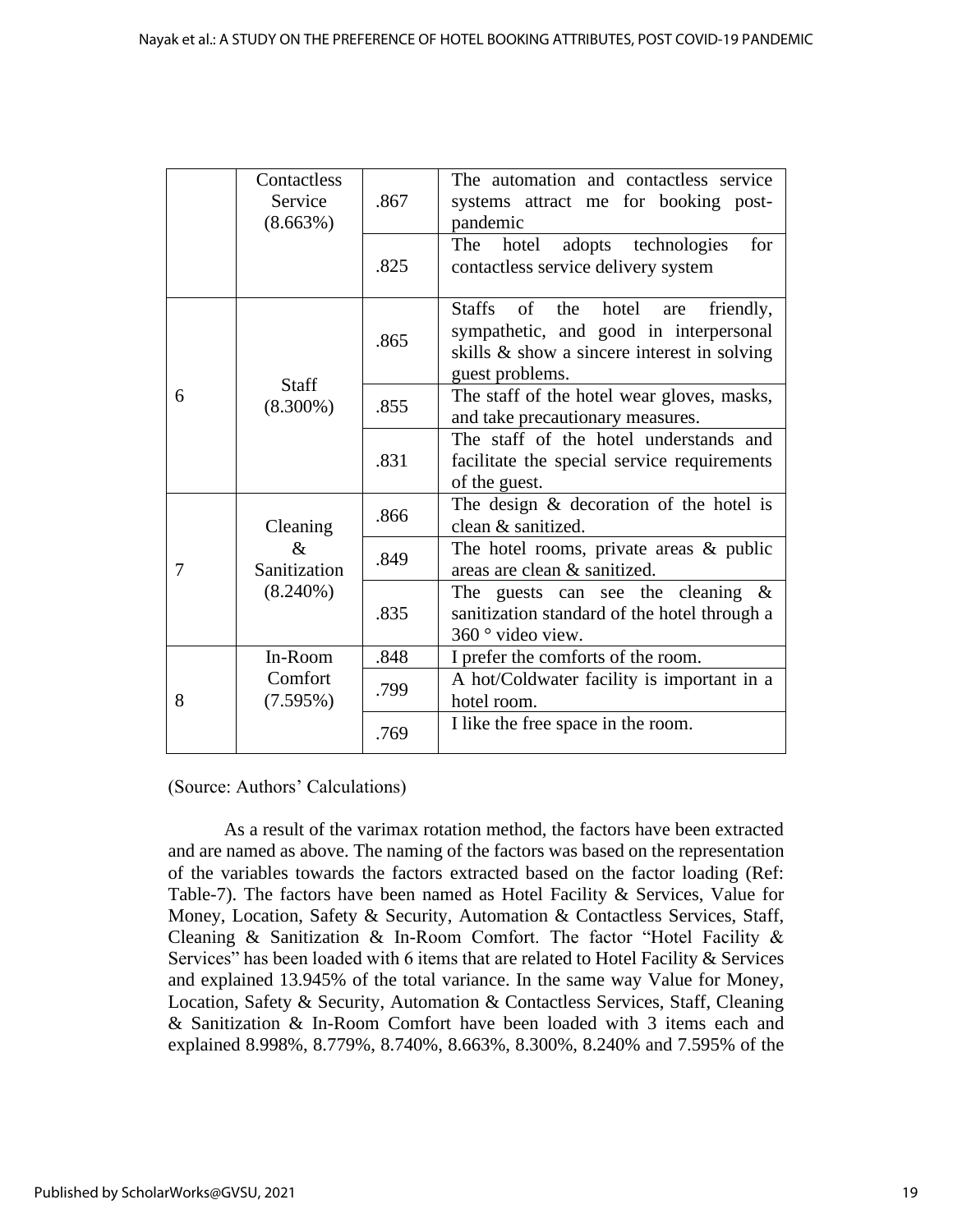total variance respectively. Cumulatively the components explained 73.260% of the total variance.



#### **Fig-1: Measurement Model**

(Source: Authors' Model)

The CFA was performed to reassess and reconfirm the factors obtained with the help of EFA. The reliability & validity of the extracted construct needs to be established with CFA model validation which ratifies and complements the performance of EFA. The latent variables in the CFA model were represented by the circle. The observed variables are represented by squares. The influence between the measured variables and their latent construct was represented by an arrow. As in the CFA model diagram (Ref: Figure-1), the arrows are directed towards the latent constructs from the measured variables it represents the latent constructs as the representation of measured variables which makes it a reflective scale. The double-headed arrows between the eight constructs represent covariance between the two latent constructs. The CMIN score or chi-square  $(\gamma 2)$  value was found as 743.122 for the default model with  $p = 0.000$  is statistically significant (Ref: Table-8). The CMIN/DF value was found as 2.511 which is less than 3 and hence is satisfactory, (Maat et al., 2015). The chi-square value seems to be sensitive to the sample size, hence further adjustment indices were thought to use for showing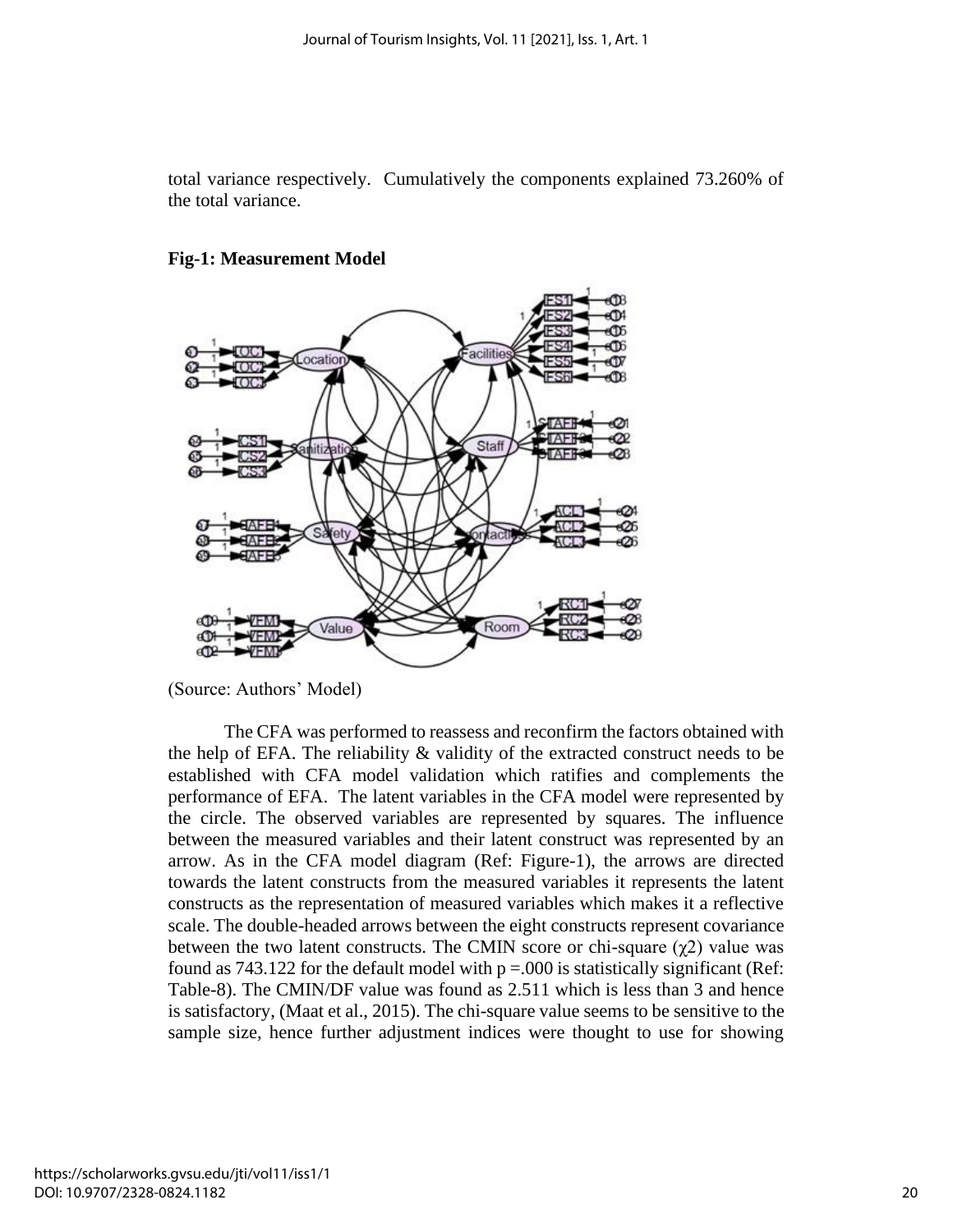model fitness. The goodness of fit scores was measured in terms of GFI. The GFI score was found as .925 which is above .9 and hence is satisfactory, (Miles & Shevlin, 1998). The badness of the fit index was measured in terms of RMSEA. In the current study RMSEA index was found as 0.04 which is less than 0.08 and is satisfactory, (Steiger, 1990). The Incremental fit index was measured in terms of TLI which is more than .9 and is very close to .95 which is satisfying the ideal measurement, (Byrne, 2020). Finally, the parsimonious fit index was measured in terms of PNFI which is the higher the better, (Mishra, 2016). The PNFI value was found as .780 which is satisfactory as well.

| Fit index        | <b>CMIN/DF</b> | GFI   | <b>PNFI</b>   |       | <b>RMSEA</b> |
|------------------|----------------|-------|---------------|-------|--------------|
| Acceptable value | $<$ 5          | >0.8  | Higher is     | >0.9  | < 0.08       |
|                  |                |       | <b>Better</b> |       |              |
| Model fit score  | 2.511          | 0.929 | 0.780         | 0.944 | 0.045        |

(Source: Authors' Calculations)

The composite reliability is performed while applying CFA analysis. The composite reliability (CR) is used to measure internal consistency in scale items, similar to Cronbach's alpha (Ab Hamid et al., 2017). The acceptable value of CR should be greater than or equal to .07. Construct validity was measured for the scale. Construct validity includes the performance of both Convergent and Discriminant Validity. The Convergent validity shows how better the measurement model measures the theoretical concept or in the case of EFA application it measures how effectively it supports the factors extracted with EFA. In other words, it shows the itemized correlation of the construct. However Discriminant validity explains how effectively the constructs are distinct or covary with each other, (Carmines & Zeller, 1979). The discriminant validity is measured with the average variance extracted (AVE). The AVE is the measurement of total true score variance relative to the total score variance (Brunner, 2005).

As a "rule of thumb", the correlation between the items should be greater than .50 which supports the condition of convergent validity, (Sarstedt et al., 2020). In other words, the factor loading between the items should be greater than .50 under convergent validity (Kline, 2015). For the measurement of the discriminant validity, AVE is used. AVE should be greater than .5 (AVE  $>$  .5) and composite reliability should be more than 0.7 (Anderson et al., 2010). Average variant explained (AVE) should be more than maximum shared variance (MSV) under discriminant validity. In this study, all the values were found satisfactory as per the criteria. The CR & AVE values of each construct are displayed in the table. The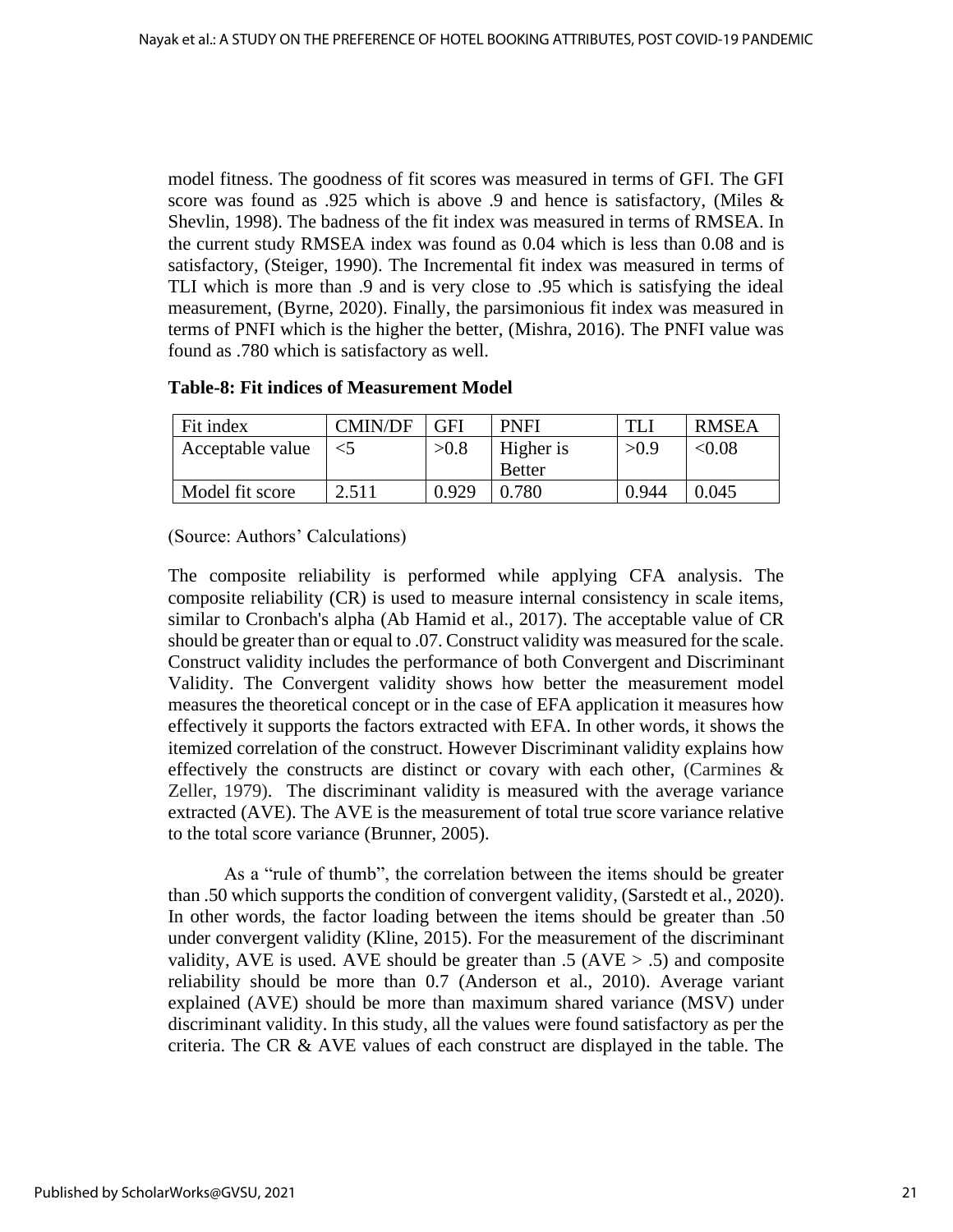square root of AVE for the constructs is displayed diagonally. The CR values are greater than .7 and the AVE values are greater than .5. The AVE values of the constructs are more than their corresponding MSV values. The validity statistics of the variables have been represented in **Table-9**.

## **Table 9: Validity Statistics of variables**

| 0                   | $\overline{\phantom{a}}$<br>CR | <b>AVE</b> | <b>MSV</b> | MaxR(H) |
|---------------------|--------------------------------|------------|------------|---------|
| <b>Value</b>        | 0.886                          | 0.722      | 0.067      | 0.901   |
| <b>Location</b>     | 0.876                          | 0.707      | 0.068      | 0.917   |
| <b>Facilities</b>   | 0.873                          | 0.535      | 0.159      | 0.886   |
| <b>Room</b>         | 0.770                          | 0.532      | 0.202      | 0.808   |
| <b>Contactless</b>  | 0.860                          | 0.676      | 0.159      | 0.900   |
| <b>Staff</b>        | 0.818                          | 0.600      | 0.010      | 0.823   |
| <b>Safety</b>       | 0.861                          | 0.674      | 0.202      | 0.863   |
| <b>Sanitization</b> | 0.823                          | 0.608      | 0.055      | 0.835   |

## **Table 9: Convergent Validity Statistics of variables**

Note: Validity master was used to analyzing the validity which was fully established

|                     | v       | L       | F       | R       | $\mathbf C$ | St.     | Sf.     | S    |
|---------------------|---------|---------|---------|---------|-------------|---------|---------|------|
| <b>Value</b>        | .850    |         |         |         |             |         |         |      |
| <b>Location</b>     | .259    | .841    |         |         |             |         |         |      |
| <b>Facilities</b>   | .247    | .260    | .732    |         |             |         |         |      |
| <b>Room</b>         | $-.008$ | $-.050$ | $-.044$ | .729    |             |         |         |      |
| <b>Contactless</b>  | .041    | .119    | .399    | .004    | .822        |         |         |      |
| <b>Staff</b>        | $-.020$ | $-.019$ | .099    | .075    | .015        | .774    |         |      |
| <b>Safety</b>       | $-.048$ | $-.102$ | $-.032$ | .449    | .034        | .069    | .821    |      |
| <b>Sanitization</b> | $-.014$ | .058    | .235    | $-.043$ | .143        | $-.096$ | $-.058$ | .780 |

#### **Table 10: Discriminant Validity Statistics of variables**

Note: 1. Validity master was used to analyzing the validity which was fully established

2. V=Value, L=Location, F= Facilities, R= Room, C= Contactless, St.= Staff, Sf.=Safety, S= Sanitization

## **Conclusion-**

The research was carried out to identify the important hotel attributes, post COVID-19 pandemic, from the traveler's point of view. To achieve the objective, the literature reviews on hotel attributes influencing hotel booking decisions have been conducted. Most of the researches were carried out, way before the pandemic. However, Jiang & Wen (2020), emphasized the introduction of new technologies and attributes in hotel industries, post COVID-19 pandemic, which includes the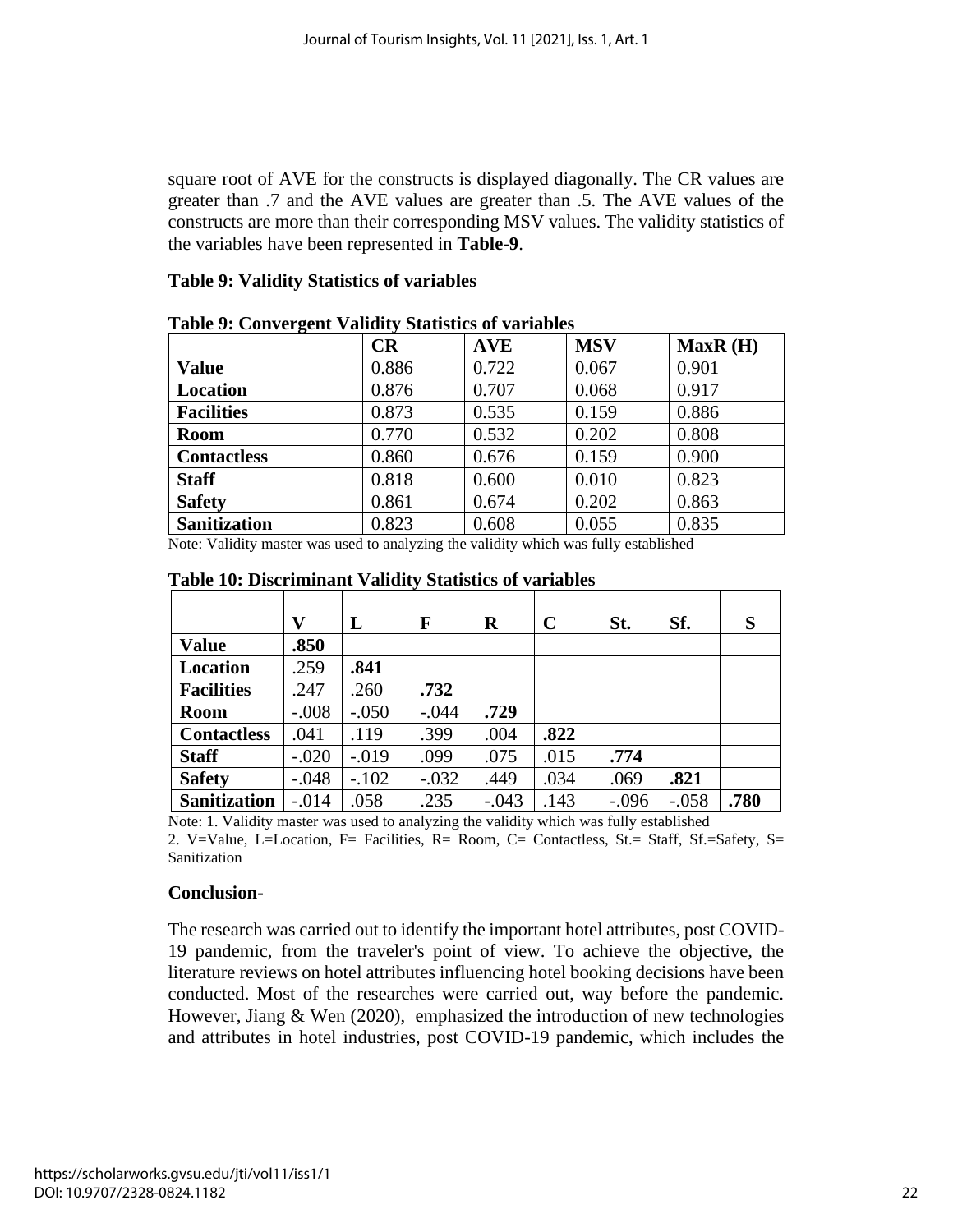introduction of contactless service with AI & Robotics, Hygiene, and Healthcare. Based on the literature reviews the possible ideal hotel attributes were enlisted and were finalized based upon the discussion with industry experts and academicians. Based on the finalized attributes, upon expert consultation and validation check, the final questionnaire was framed with 27 variables and the survey was conducted from 740 respondents after which the data were analyzed with the help of the SPSS tool. To identify the ideal hotel booking attributes exploratory factor analysis was applied which gave rise to 8 important factors that were loaded with 27 items related to hotel attributes. It resulted in the elimination of 5 items due to poor factor loading. The final extracted factors were found as Hotel Facility & Services, Value for Money, Location, Safety & Security, Automation & Contactless Services, Staff, Cleaning & Sanitization & In-Room Comfort. Finally, the factors were confirmed with the help of the CFA model. The model fitness was checked and the construct validity was performed. The conditions for both fitness test and construct validity were found satisfactory. The current study was focused on finding out the new dimensions in the hotel booking attributes requirement due to the post-COVID-19 impact. For that, the questionnaire was framed in consideration of that. The hotel service automation and contactless service were prioritized. The cleaning standard was redefined with the term cleaning & sanitization standard. The statements related to contactless services like express check-in and check-out and other automation were included in the questionnaire. The statements related to the persuasion of the guest on the measures taken for maintaining a sanitized hotel with the help of showing 360 ° video presentation were focused on the questionnaire as well. These were later ratified during factor analysis. Similarly, the statement with the precautionary measures taken and maintained by the hotel staff in terms of wearing masks and gloves were included in the questionnaire which was finally confirmed with factor analysis as well. The COVID-19 specific safety security concern was also emphasized predominantly by the respondents. The guests were concerned with assessing and ensuring the safety and security maintenance standards of the hotel. They are more concerned with the hotel's approach to ensure the same. Thus, the CCTV surveillance was endorsed the most which have a major contribution towards the formation of the construct "Safety & Security".

#### **Scope & Limitations-**

The current study will be helpful for the managers/owners of the hotels in developing and implementing the strategies based on the standards of hotel booking attributes suggested as important, post COVID-19 pandemic. This will help the hotels in matching the expectation of the travelers with regards to the fulfillment of the attributes in the post-COVID-19 scenario. Hence, the managers can eliminate or minimize the knowledge gap of the SERVQUAL model and can enhance the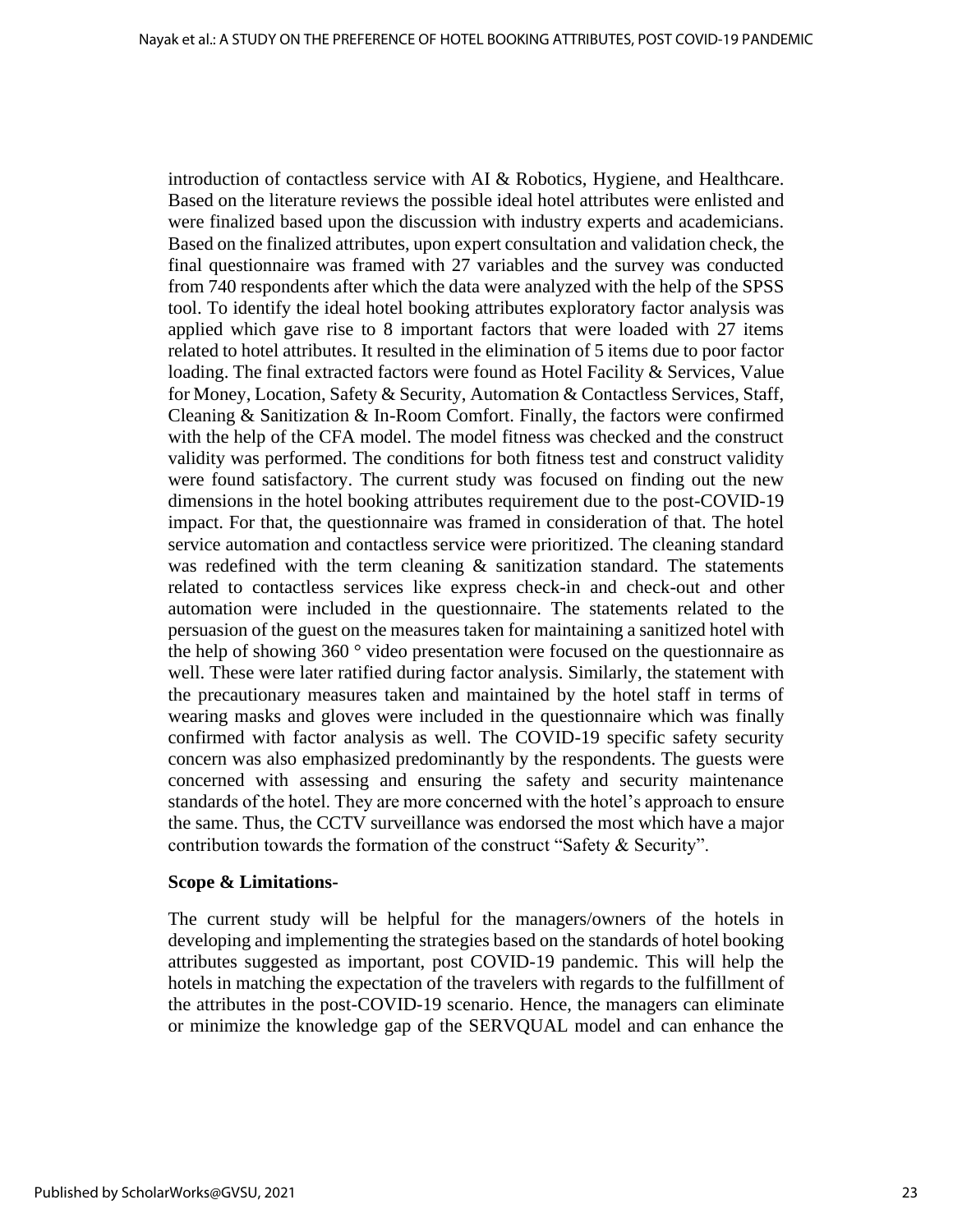guest experience with the proper understanding of the guest's expectations and taking action for fulfillment.

The ideal hotel booking attributes, post-COVID-19 pandemic have been extracted and confirmed in this study but the relationship between them has not been taken into consideration. Further research on the relationship between the constructs can help understand the strength of influence of a single or a set of constructs on the hotel booking decision. The fulfillment of desired hotel attributes will help the hotel owners in offering safe and secure stay assurance to the guest. In the current research, the sample size of 740 was taken from Northern India and judgmental sampling was applied which can be improved. The analysis with bigger sample size and the selection of wider or diverse geographic locations may give some better results for this objective.

As the attributes are standard parameters, the hotel categories or the difference in attribute standards are not considered as a matter of concern and justifies the study irrespective of the hotel categories. We can expect the desire of these hotel attributes from all categories of hotel guests. However, the standard of these hotel attributes or the numbers of included attributes under any hotel category may differ.

## **References-**

- Ab Hamid, M. R., Sami, W., & Mohmad Sidek, M. H. (2017). Discriminant Validity Assessment: Use of Fornell & Larcker criterion versus HTMT Criterion. *Journal of Physics: Conference Series*, *890*(1). https://doi.org/10.1088/1742-6596/890/1/012163
- Adam, A. M. (2020). Sample Size Determination in Survey Research. *Journal of Scientific Research and Reports*, *June*, 90–97. https://doi.org/10.9734/jsrr/2020/v26i530263
- Afroditi, K., George, I., Vasiliki, G., Evangelos, C., & Alberto, H. (2020). *Munich Personal RePEc Archive Factors affecting hotel selection : Greek customers ' perception*. *98937*.
- Alan, F., Vivien, S., Sven, S., Singhal, S., Chen, G., Enger, W., Saxon, S., Yu, J., Borko, S., Geerts, W., Wang, H., Lund, S., Cheng, W., Dua, A., De Smet, A., Robinson, O., & Sanghvi, S. (2020). The travel industry turned upside down: Insights, analysis, and actions for travel executives. *Mckinsey Global Institute*, *September*, 1–7. https://www.mckinsey.com/~/media/McKinsey/Industries/Public and Social Sector/Our Insights/Future of Organizations/What 800 executives envision for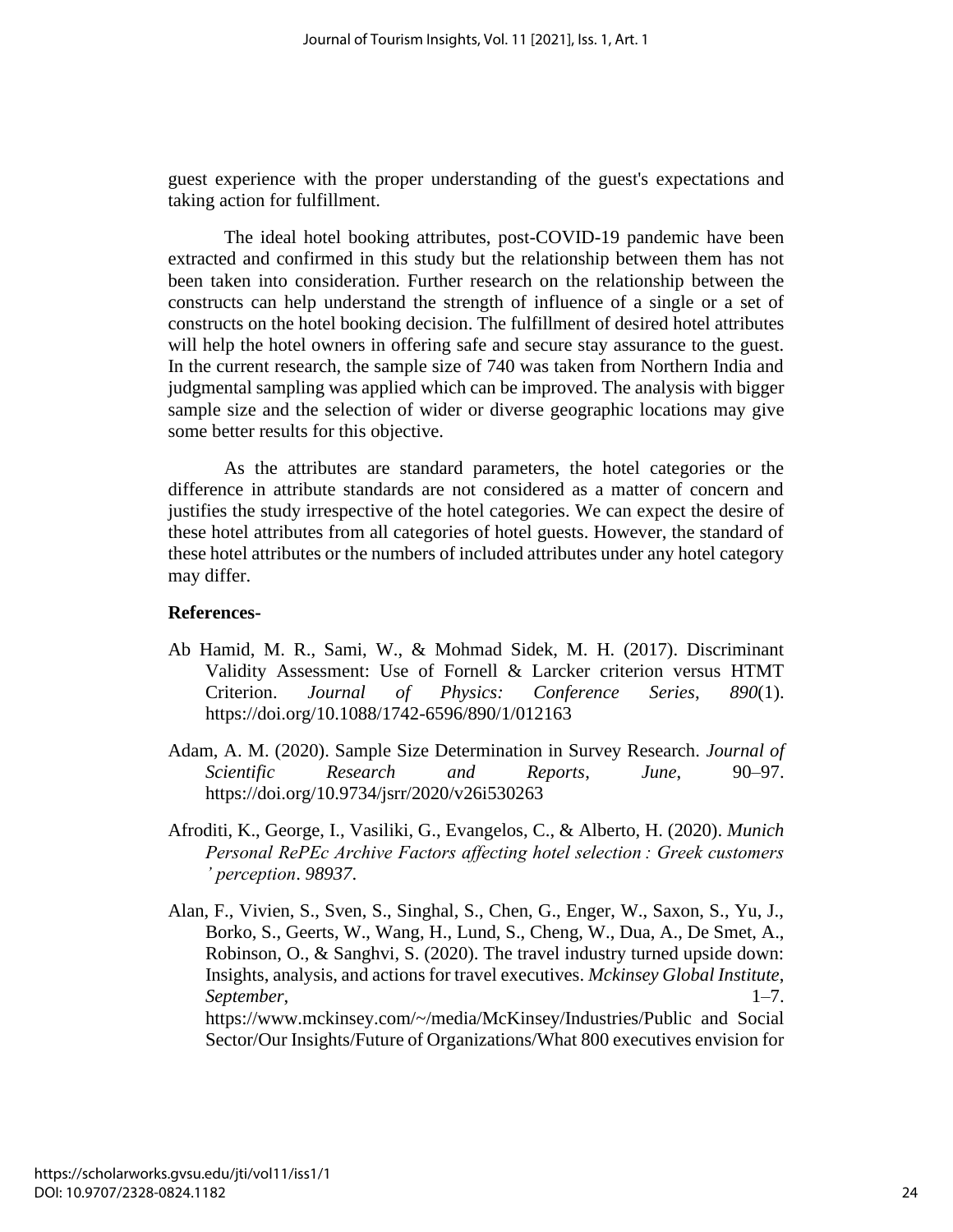the post-pandemic workforce/What-800-executives-envision-for-the-postpandemic-workforce-v4.pdf%0Ahttps://www

- Anderson, C. A., Shibuya, A., Ihori, N., Swing, E. L., Bushman, B. J., Sakamoto, A., Rothstein, H. R., & Saleem, M. (2010). Violent Video Game Effects on Aggression, Empathy, and Prosocial Behavior in Eastern and Western Countries: A Meta-Analytic Review. *Psychological Bulletin*, *136*(2), 151– 173. https://doi.org/10.1037/a0018251
- Asaputra, W. R. (2019). *Factors Influencing Purchase Intention in Zalora*. *July*, 2– 14.
- Bartik, A., Bertrand, M., Cullen, Z., Glaeser, E. L., Luca, M., & Stanton, C. (2020). How are Small Businesses Adjusting to COVID-19? Early Evidence from a Survey. *SSRN Electronic Journal*. https://doi.org/10.2139/ssrn.3574741
- Bartlett, M. S. (1954). A Note on the Multiplying Factors for Various  $\chi$  2 Approximations . *Journal of the Royal Statistical Society: Series B (Methodological)*, *16*(2), 296–298. https://doi.org/10.1111/j.2517- 6161.1954.tb00174.x
- Blešić, I., Popov-Raljić, J., Uravić, L., Stankov, U., Đeri, L., Pantelić, M., & Armenski, T. (2014). An importance-performance analysis of service quality in spa hotels. *Economic Research-Ekonomska Istrazivanja* , *27*(1), 483–495. https://doi.org/10.1080/1331677X.2014.967537
- Brunner, G. (2005). Supercritical fluids: Technology and application to food processing. *Journal of Food Engineering*, *67*(1–2), 21–33. https://doi.org/10.1016/j.jfoodeng.2004.05.060
- Byrne, B. M. (2020). Chapter Bootstrapping as an aid to nonnormal data. In *Structural Equation Modeling With AMOS*. https://doi.org/10.4324/9780203805534-23
- Carmines, E., & Zeller, R. (1979). *CAE Fall 2019 Reliability and validity assessment.pdf* (pp. 07–017). https://cdn.fbsbx.com/v/t59.2708- 21/67620380\_331957777498488\_5739040497549180928\_n.pdf/CZSage.pdf ?\_nc\_cat=101&ccb=3&\_nc\_sid=0cab14&\_nc\_eui2=AeHXp4z9UCf\_ZiJ0M dtxxjOtHkc1piYVgyIeRzWmJhWDIo8lVH97PcAsOoptG7cx8pyJkOXIEq7 Eg6yiv5IUBJN9&\_nc\_ohc=wzeQdDtmwFkAX9Z8vj
- Cengiz, E., & Kirkbir, F. (2007). Customer perceived value: The development of a multiple item scale in hospitals. *Problems and Perspectives in Management*, *5*(3), 252–268.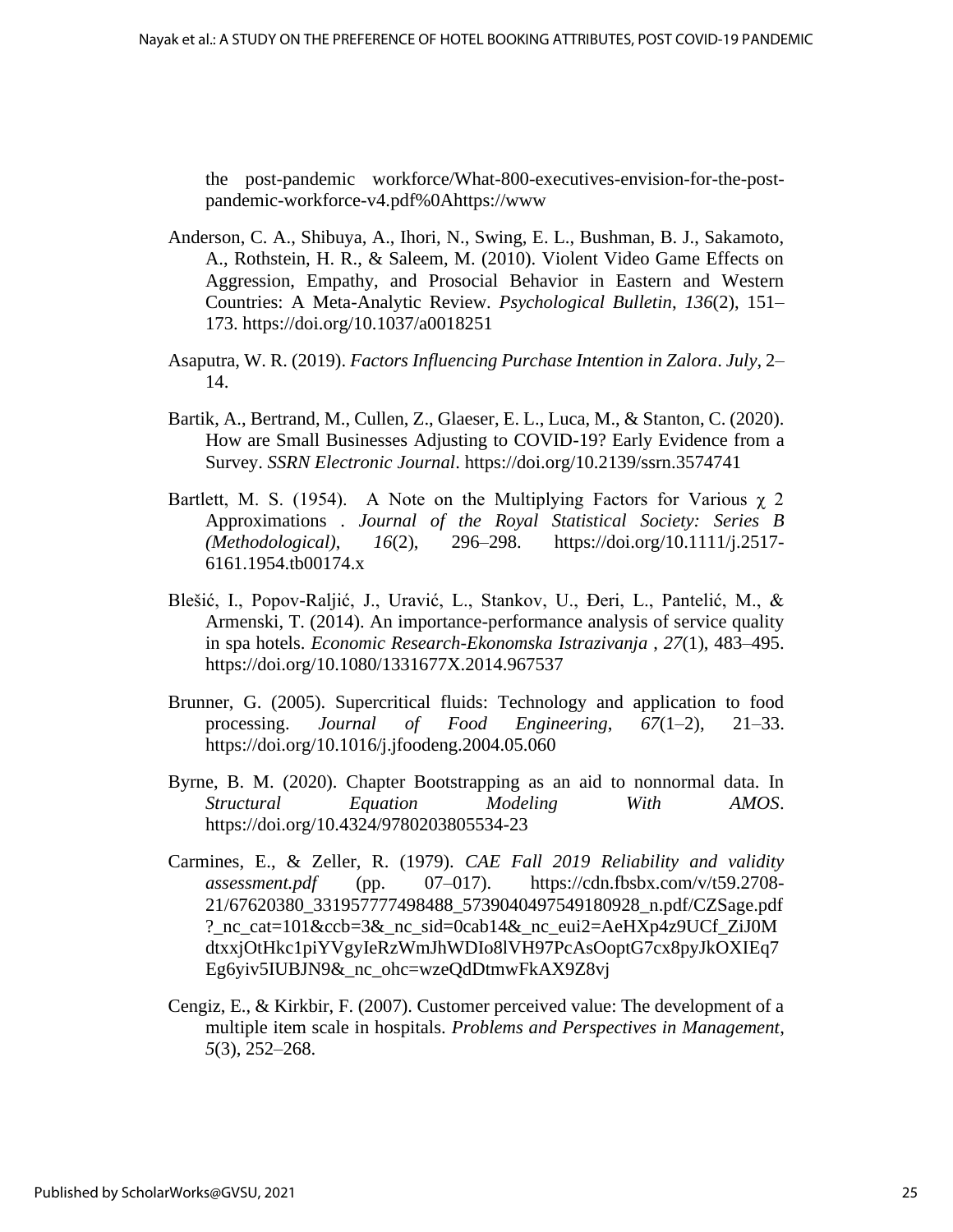- Cezar, A., & Ögüt, H. (2016). Analyzing conversion rates in online hotel booking: The role of customer reviews, recommendations and rank order in search listings. *International Journal of Contemporary Hospitality Management*, *28*(2), 286–304. https://doi.org/10.1108/IJCHM-05-2014-0249
- Chen, H., Huang, X., & Li, Z. (2020). A content analysis of Chinese news coverage on COVID-19 and tourism. *Current Issues in Tourism*, *0*(0), 1–8. https://doi.org/10.1080/13683500.2020.1763269
- Chen, M. H., Jang, S. C. (Shawn), & Kim, W. G. (2007). The impact of the SARS outbreak on Taiwanese hotel stock performance: An event-study approach. *International Journal of Hospitality Management*, *26*(1), 200–212. https://doi.org/10.1016/j.ijhm.2005.11.004
- Davahli, M. R., Karwowski, W., Sonmez, S., & Apostolopoulos, Y. (2020). The Hospitality Industry in the Face of the COVID-19 Pandemic. *International Journal of Environmental Research and Public Health*, *17*(20), 7366. https://www.mdpi.com/1660-4601/17/20/7366
- Delafontaine, A. (2017). *Hotels as Targets of Jihadist Terror: An Empirical Analysis of the Period from 1970 to 2016*. *January*. https://ifsh.de/file-ZEUS/pdf/DelafontaineZEUS\_WP\_12.pdf
- Dombey, O. (2004). The effects of SARS on the Chinese tourism industry. *Journal of Vacation Marketing*, *10*(1), 4–10. https://doi.org/10.1177/135676670301000101
- Duarte Alonso, A., Kok, S. K., Bressan, A., O'Shea, M., Sakellarios, N., Koresis, A., Buitrago Solis, M. A., & Santoni, L. J. (2020). COVID-19, aftermath, impacts, and hospitality firms: An international perspective. *International Journal of Hospitality Management*, *91*(June), 102654. https://doi.org/10.1016/j.ijhm.2020.102654
- Dubé, L., & Renaghan, L. M. (2000). Creating Visible Customer Value. *Cornell Hotel and Restaurant Administration Quarterly*, *41*(1), 62–72. https://doi.org/10.1177/001088040004100124
- Dwivedi, Y. K., Ismagilova, E., Hughes, D. L., Carlson, J., Filieri, R., Jacobson, J., Jain, V., Karjaluoto, H., Kefi, H., Krishen, A. S., Kumar, V., Rahman, M. M., Raman, R., Rauschnabel, P. A., Rowley, J., Salo, J., Tran, G. A., & Wang, Y. (2021). Setting the future of digital and social media marketing research: Perspectives and research propositions. *International Journal of Information Management*, 59(June 2020), 102168.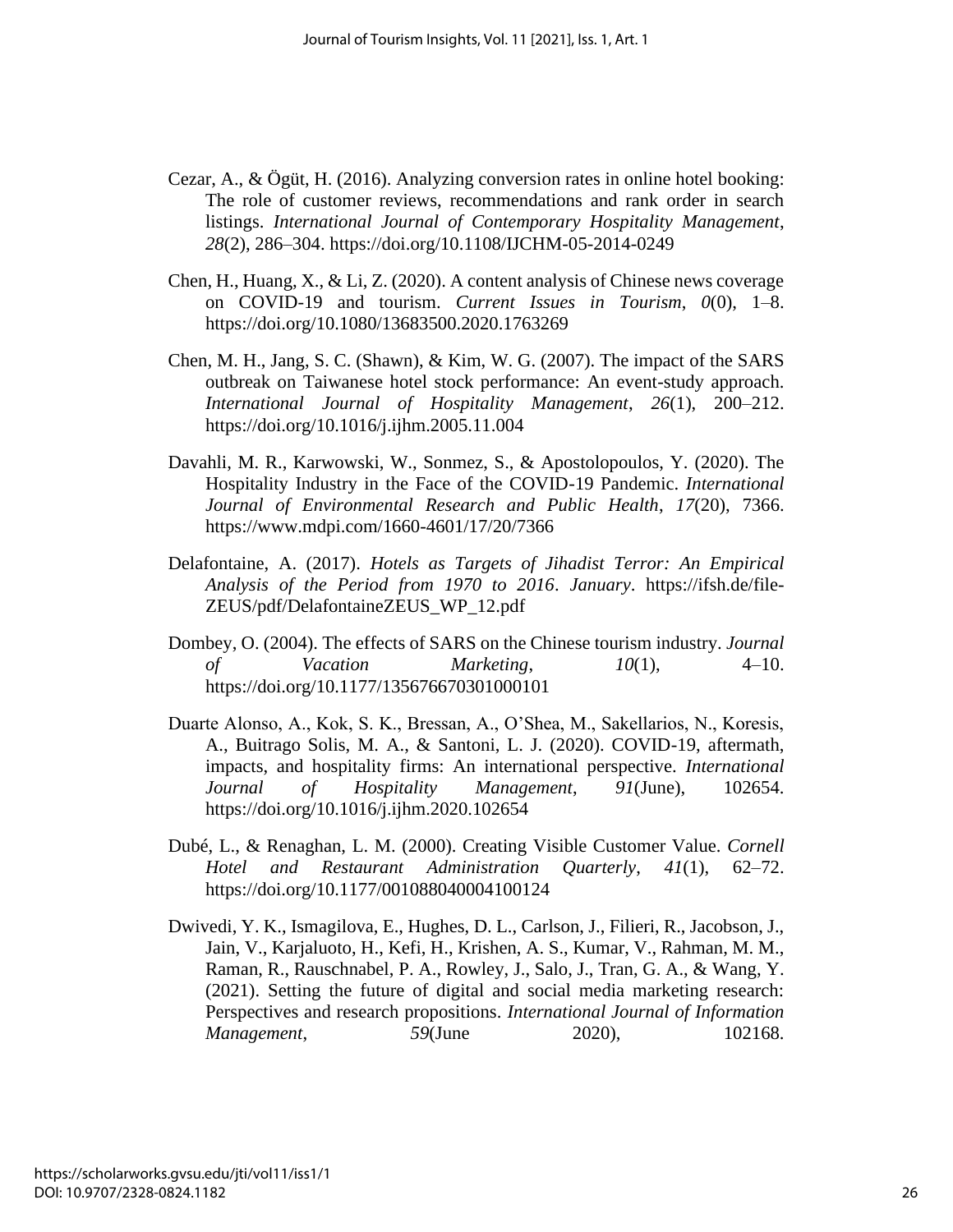https://doi.org/10.1016/j.ijinfomgt.2020.102168

- Eid, R., & El-Gohary, H. (2015). Muslim Tourist Perceived Value in the Hospitality and Tourism Industry. *Journal of Travel Research*, *54*(6), 774–787. https://doi.org/10.1177/0047287514532367
- Ekinci, Y., Prokopaki, P., & Cobanoglu, C. (2003). Service quality in Cretan accommodations: Marketing strategies for the UK holiday market. *International Journal of Hospitality Management*, *22*(1), 47–66. https://doi.org/10.1016/S0278-4319(02)00072-5
- Fusté-Forné, F., & Jamal, T. (2021). Co-Creating New Directions for Service Robots in Hospitality and Tourism. *Tourism and Hospitality*, *2*(1), 43–61. https://doi.org/10.3390/tourhosp2010003
- Garg, A. (2009). Crisis in Hospitality and Tourism : a Study on the Impacts of Terrorism on Indian Hospitality and. *M M University Journal of Management Practices*, *3*(1&2), 1–12.
- Gössling, S., Scott, D., & Hall, C. M. (2020). Pandemics, tourism and global change: a rapid assessment of COVID-19. *Journal of Sustainable Tourism*, *29*(1), 1–20. https://doi.org/10.1080/09669582.2020.1758708
- Gu, H., & Ryan, C. (2008). Chinese clientele at Chinese hotels-Preferences and satisfaction. *International Journal of Hospitality Management*, *27*(3), 337– 345. https://doi.org/10.1016/j.ijhm.2007.10.005
- Gursoy, D., & Chi, C. G. (2020). Effects of COVID-19 pandemic on hospitality industry: review of the current situations and a research agenda. *Journal of Hospitality Marketing and Management*, *29*(5), 527–529. https://doi.org/10.1080/19368623.2020.1788231
- Henderson, J. C. (2016). Halal food, certification and halal tourism: Insights from Malaysia and Singapore. *Tourism Management Perspectives*, *19*, 160–164. https://doi.org/10.1016/j.tmp.2015.12.006
- Hiransomboon, K. (2012). Marketing Mix Affecting Accommodation Service Buying Decisions of Backpacker Tourist Traveling at Inner Rattanakosin Island in Bangkok, Thailand. *Procedia Economics and Finance*, *3*(12), 276– 283. https://doi.org/10.1016/s2212-5671(12)00152-9
- Honey-Roses, J., Anguelovski, I., Bohigas, J., Chireh, V., Daher, C., Konijnendijk, C., Litt, J., Mawani, V., McCall, M., Orellana, A., Oscilowicz, E., Sánchez, U., Senbel, M., Tan, X., Villagomez, E., Zapata, O., & Nieuwenhuijsen, M.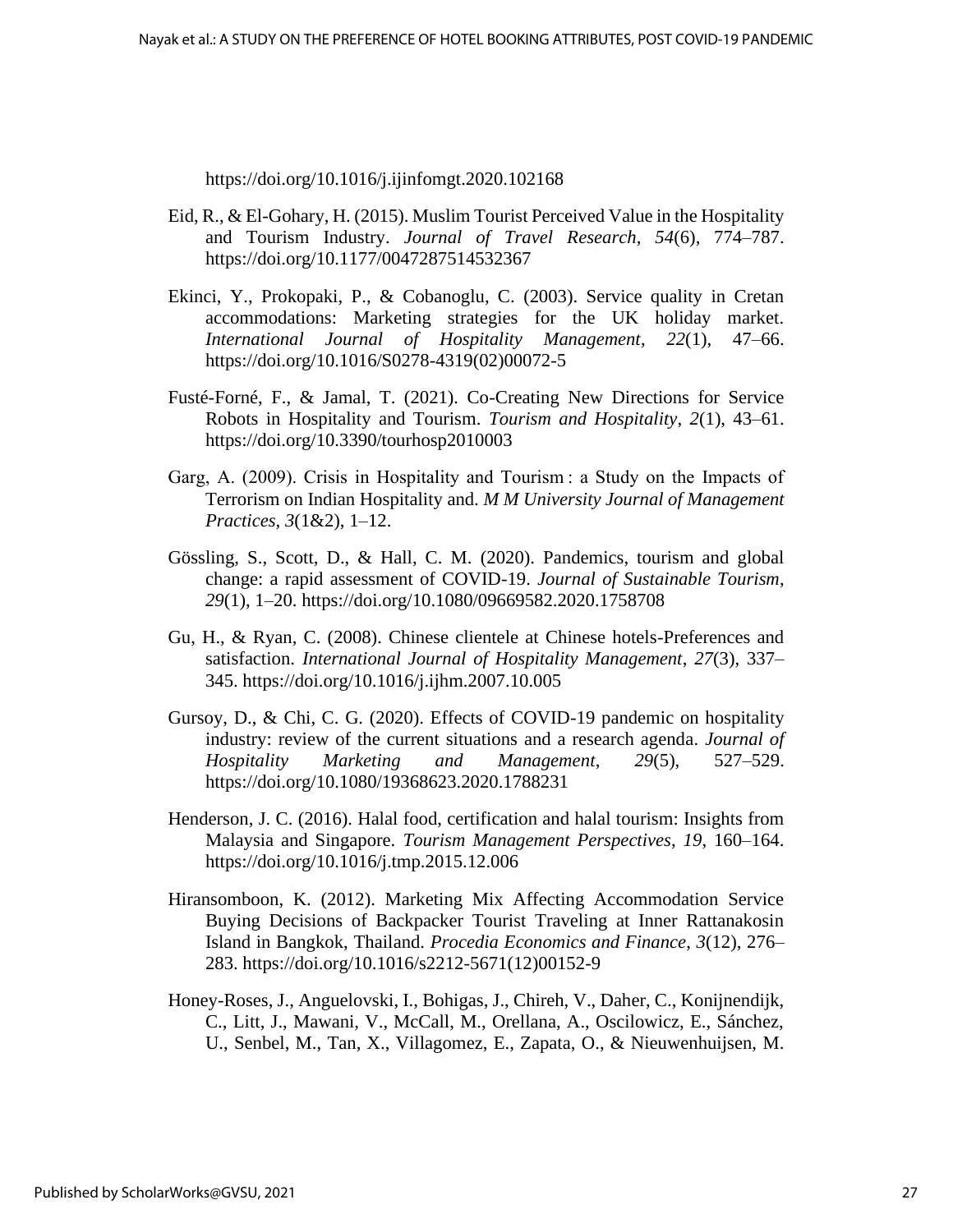(2020). *The Impact of COVID-19 on Public Space: A Review of the Emerging Questions*. *April*. https://doi.org/10.31219/osf.io/rf7xa

- Horn, John, L. (1965). Factors in Factor Analysis. *Psychometrika*, *30*(2), 179–185.
- Hung, I. F. N., & Yuen, K. (2018). *Hung 2018.Pdf* (Vol. 14, Issue 3, pp. 565–570).
- Hussain, S., & Khanna, K. (2019). Guest satisfaction: A comparative study of hotel employees' and guests' perceptions. *International Journal of Hospitality and Tourism Systems*, *12*(1), 83–93.
- Jiang, P., & Rosenbloom, B. (2005). Customer intention to return online: Price perception, attribute-level performance, and satisfaction unfolding over time. *European Journal of Marketing*, *39*(1–2), 150–174. https://doi.org/10.1108/03090560510572061
- Jiang, Y., & Wen, J. (2020). Effects of COVID-19 on hotel marketing and management: a perspective article. *International Journal of Contemporary Hospitality Management*, *32*(8), 2563–2573. https://doi.org/10.1108/IJCHM-03-2020-0237
- Kaiser, H. F. (1970). A SECOND GENERATION L I T T L E JIFFY\* HENRY F. KAmER. *Psychometrika*, *35*(4), 401–415. http://www.springerlink.com/index/4175806177113668.pdf
- Kaiser, H. F. (1974). An index of factorial simplicity. *Psychometrika*, *39*(1), 31– 36. https://doi.org/10.1007/BF02291575
- Kaushal, V., & Srivastava, S. (2021). Hospitality and tourism industry amid COVID-19 pandemic: Perspectives on challenges and learnings from India. *International Journal of Hospitality Management*, *92*(May 2020), 102707. https://doi.org/10.1016/j.ijhm.2020.102707
- Kim, S. S., Chun, H., & Lee, H. (2005). The effects of SARS on the Korean hotel industry and measures to overcome the crisis: A case study of six Korean fivestar hotels. *Asia Pacific Journal of Tourism Research*, *10*(4), 369–377. https://doi.org/10.1080/10941660500363694
- Kline, R. B. (2015). The Mediation Myth. *Basic and Applied Social Psychology*, *37*(4), 202–213. https://doi.org/10.1080/01973533.2015.1049349
- Kővári, I., & Zimányi, K. (2011). Safety and security in the age of global tourism. *Applied Studies in Agribusiness and Commerce*, *5*(3–4), 59–61. https://doi.org/10.19041/apstract/2011/3-4/10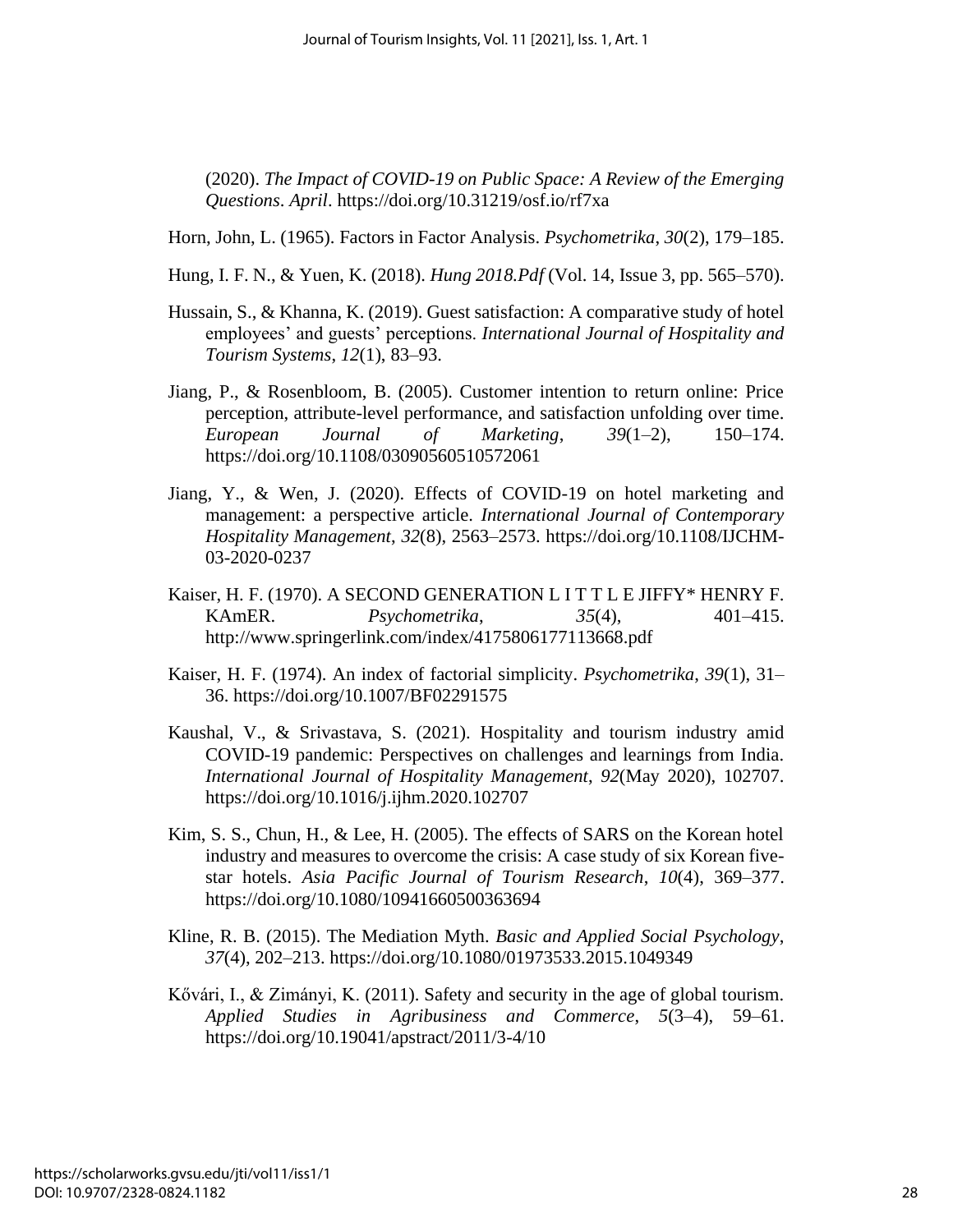- Krejcie, R. V., & Morgan, D. W. (1970). Determining Sample Size for Research Activities. *Educational and Psychological Measurement*, *30*(3), 607–610. https://doi.org/10.1177/001316447003000308
- Kuo, C. M., Chen, L. C., & Tseng, C. Y. (2017). Investigating an innovative service with hospitality robots. *International Journal of Contemporary Hospitality Management*, *29*(5), 1305–1321. https://doi.org/10.1108/IJCHM-08-2015- 0414
- Lau, A. (2020). New technologies used in COVID-19 for business survival: Insights from the Hotel Sector in China. *Information Technology & Tourism*, *22*, 497–504. https://doi.org/10.1007/s40558-020-00193-z
- Ledesma, R. D., Valero-Mora, P., & Macbeth, G. (2015). The Scree Test and the Number of Factors: a Dynamic Graphics Approach. *The Spanish Journal of Psychology*, *18*(November), E11. https://doi.org/10.1017/sjp.2015.13
- Lee, S. T., Hun, ·, & Kim, S. (123 C.E.). Nation branding in the COVID-19 era: South Korea's pandemic public diplomacy. *Place Branding and Public Diplomacy*. https://doi.org/10.1057/s41254-020-00189-w
- Lehto, X. Y., Park, O. J., & Gordon, S. E. (2015). Migrating to New Hotels: A Comparison of Antecedents of Business and Leisure Travelers' Hotel Switching Intentions. *Journal of Quality Assurance in Hospitality and Tourism*, *16*(3), 235–258. https://doi.org/10.1080/1528008X.2014.925787
- Lockyer, T. (2002). Business guests' accommodation selection: The view from both sides. *International Journal of Contemporary Hospitality Management*, *14*(6), 294–300. https://doi.org/10.1108/09596110210436832
- Lotfi, M., Hamblin, M. R., & Rezaei, N. (2020). *COVID-19: Transmission, prevention, and potential therapeutic opportunities*. https://doi.org/10.1016/j.cca.2020.05.044
- Maat, S. M., Adnan, M., Abdullah, M. F. N. L., Ahmad, C. N. C., & Puteh, M. (2015). Confirmatory Factor Analysis of Learning Environment Instrument among High Performance School Students. *Creative Education*, *06*(06), 640– 646. https://doi.org/10.4236/ce.2015.66063
- Mack, R., Mueller, R., Crotts, J., & Broderick, A. (2000). Perceptions, corrections and defections: Implications for service recovery in the restaurant industry. *Managing Service Quality: An International Journal*, *10*(6), 339–346. https://doi.org/10.1108/09604520010352256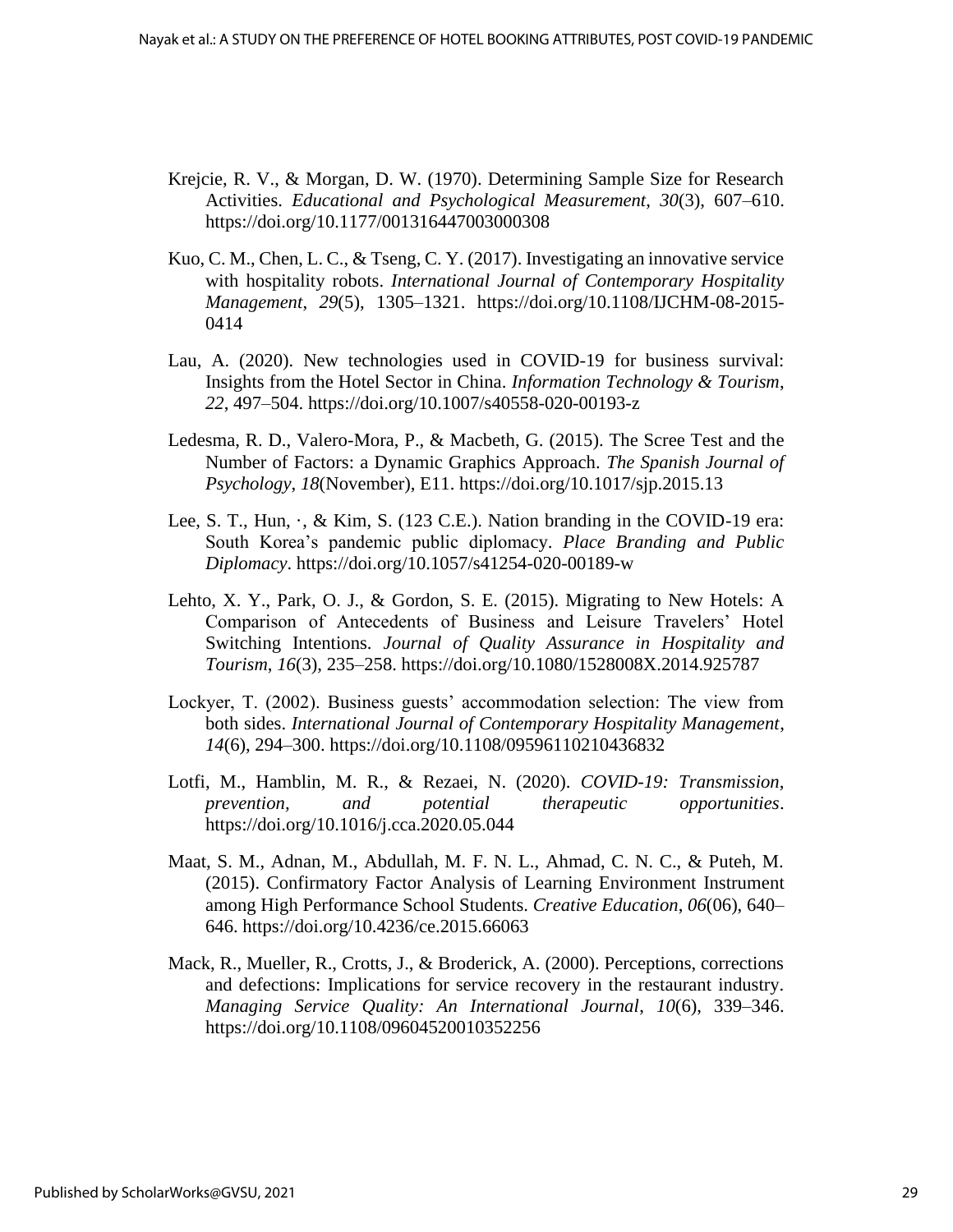- Mao, C.-K., Ding, C. G., & Lee, H.-Y. (n.d.). *Post-SARS tourist arrival recovery patterns: An analysis based on a catastrophe theory*. https://doi.org/10.1016/j.tourman.2009.09.003
- Mao, Z., & Lyu, J. (2017). Why travelers use Airbnb again?: An integrative approach to understanding travelers' repurchase intention. *International Journal of Contemporary Hospitality Management*, *29*(9), 2464–2482. https://doi.org/10.1108/IJCHM-08-2016-0439
- Martin, B. C., McNally, J. J., & Kay, M. J. (2013). Examining the formation of human capital in entrepreneurship: A meta-analysis of entrepreneurship education outcomes. *Journal of Business Venturing*, *28*(2), 211–224. https://doi.org/10.1016/j.jbusvent.2012.03.002
- Michael Hall, C. (2010). Crisis events in tourism: Subjects of crisis in tourism. *Current Issues in Tourism*, *13*(5), 401–417. https://doi.org/10.1080/13683500.2010.491900
- Miles, J. N., & Shevlin, M. (1998). Effects of sample size, model specification and factor loadings on the GFI in confirmatory factor analysis. *Personality and Individual Differences*, *25*, 85–90.
- Mishra, M. (2016). Confirmatory Factor Analysis (CFA) as an Analytical Technique to Assess Measurement Error in Survey Research. *Paradigm*, *20*(2), 97–112. https://doi.org/10.1177/0971890716672933
- Nagaj, R., & Žuromskaitė, B. (2020). Security Measures as a Factor in the Competitiveness of Accommodation Facilities. *Journal of Risk and Financial Management*, *13*(5), 99. https://doi.org/10.3390/jrfm13050099
- Nguyen, D. N., Imamura, F., & Iuchi, K. (2017). Public-private collaboration for disaster risk management: A case study of hotels in Matsushima, Japan. *Tourism Management*, *61*, 129–140. https://doi.org/10.1016/j.tourman.2017.02.003
- OA, A. (2017). Impact of Safety Issues and Hygiene Perceptions on Customer Satisfaction: A Case Study of Four and Five Star Hotels in Aqaba, Jordan. *Journal of Tourism Research & Hospitality*, *06*(01), 1–7. https://doi.org/10.4172/2324-8807.1000161
- Pallant, J. (2011). *SPSS Survival Manual website*. 359.
- Pan, B., Zhang, L., & Law, R. (2013). The Complex Matter of Online Hotel Choice. *Cornell Hospitality Quarterly*, *54*(1), 74–83.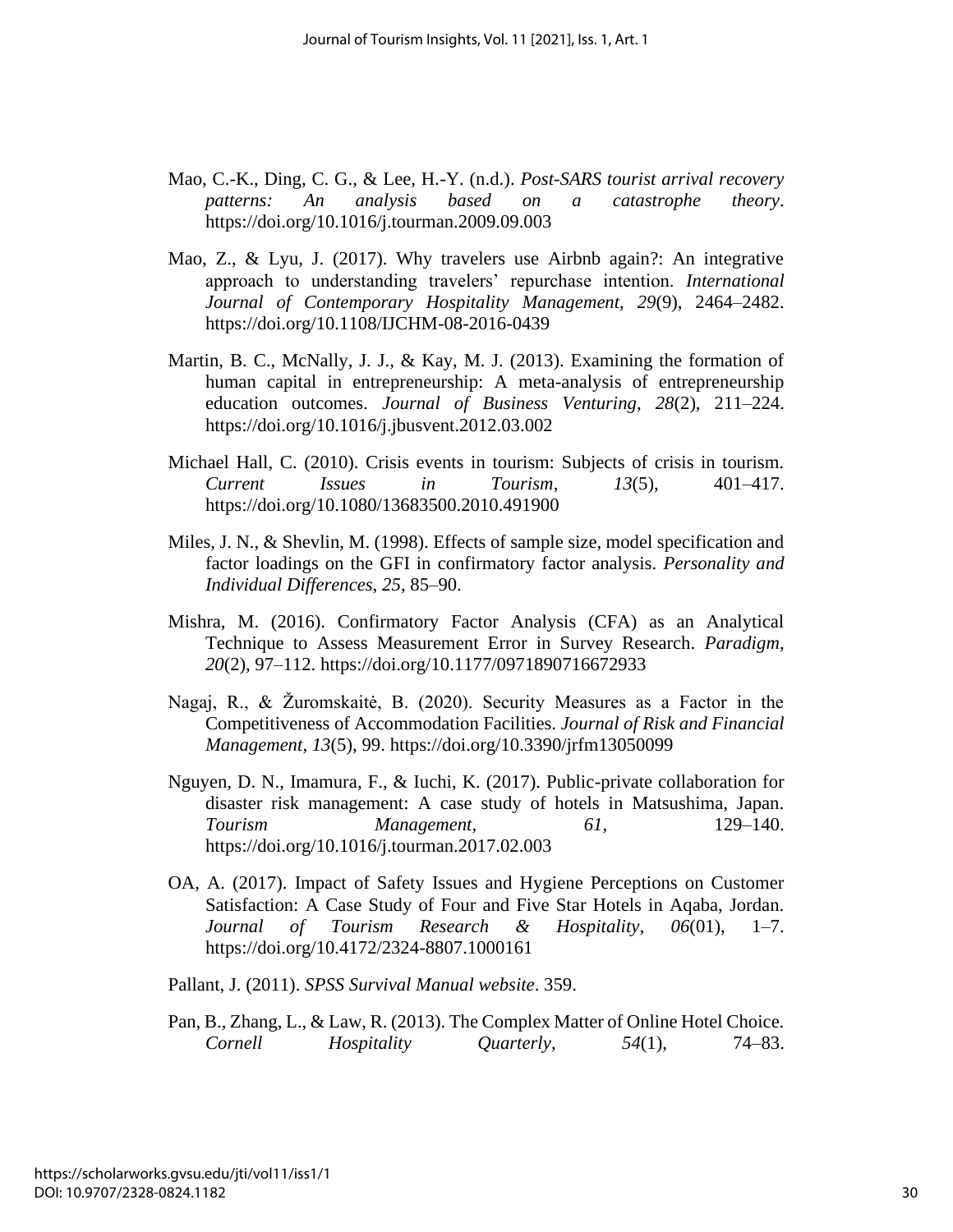https://doi.org/10.1177/1938965512463264

- Pappas, N. (2017). Effect of marketing activities, benefits, risks, confusion due to over-choice, price, quality and consumer trust on online tourism purchasing. *Journal of Marketing Communications*, *23*(2), 195–218. https://doi.org/10.1080/13527266.2015.1061037
- Paraskevas, A. (2013). Aligning strategy to threat: A baseline anti-terrorism strategy for hotels. *International Journal of Contemporary Hospitality Management*, *25*(1), 140–162. https://doi.org/10.1108/09596111311290264
- Rahimizhian, S., & Irani, F. (2020). Contactless hospitality in a post-Covid-19 world. *International Hospitality Review*, *ahead*-*of*-*p*(ahead-of-print). https://doi.org/10.1108/ihr-08-2020-0041
- Reis, J., Melão, N., Salvadorinho, J., Soares, B., & Rosete, A. (2020). Service robots in the hospitality industry: The case of Henn-na hotel, Japan. *Technology in Society*, *63*, 101423. https://doi.org/10.1016/j.techsoc.2020.101423
- Rhee, H. T., & Yang, S. B. (2015). Does hotel attribute importance differ by hotel? Focusing on hotel star-classifications and customers' overall ratings. *Computers in Human Behavior*, *50*, 576–587. https://doi.org/10.1016/j.chb.2015.02.069
- Rodríguez-Antón, J. M., & Alonso-Almeida, M. D. M. (2020). COVID-19 impacts and recovery strategies: The case of the hospitality industry in Spain. *Sustainability (Switzerland)*, *12*(20), 1–17. https://doi.org/10.3390/su12208599
- Samori, Z., & Sabtu, N. (2014). Developing Halal Standard for Malaysian Hotel Industry: An Exploratory Study. *Procedia - Social and Behavioral Sciences*, *121*(June), 144–157. https://doi.org/10.1016/j.sbspro.2014.01.1116
- Samuels, P. (2016). Advice on Exploratory Factor Analysis. *Centre for Academic Success, Birmingham City University*, *June*, 2.
- Sarstedt, M., Ringle, C. M., & Hair, J. F. (2020). Handbook of Market Research. In *Handbook of Market Research* (Issue September). https://doi.org/10.1007/978-3-319-05542-8
- Shin Rohani, L., Aung, M., & Rohani, K. (2017). Customer Preferences toward Hotel Facilities and Service Quality: A Cross-Cultural Analysis. *International Review of Business Research Papers*, *13*(1), 78–87.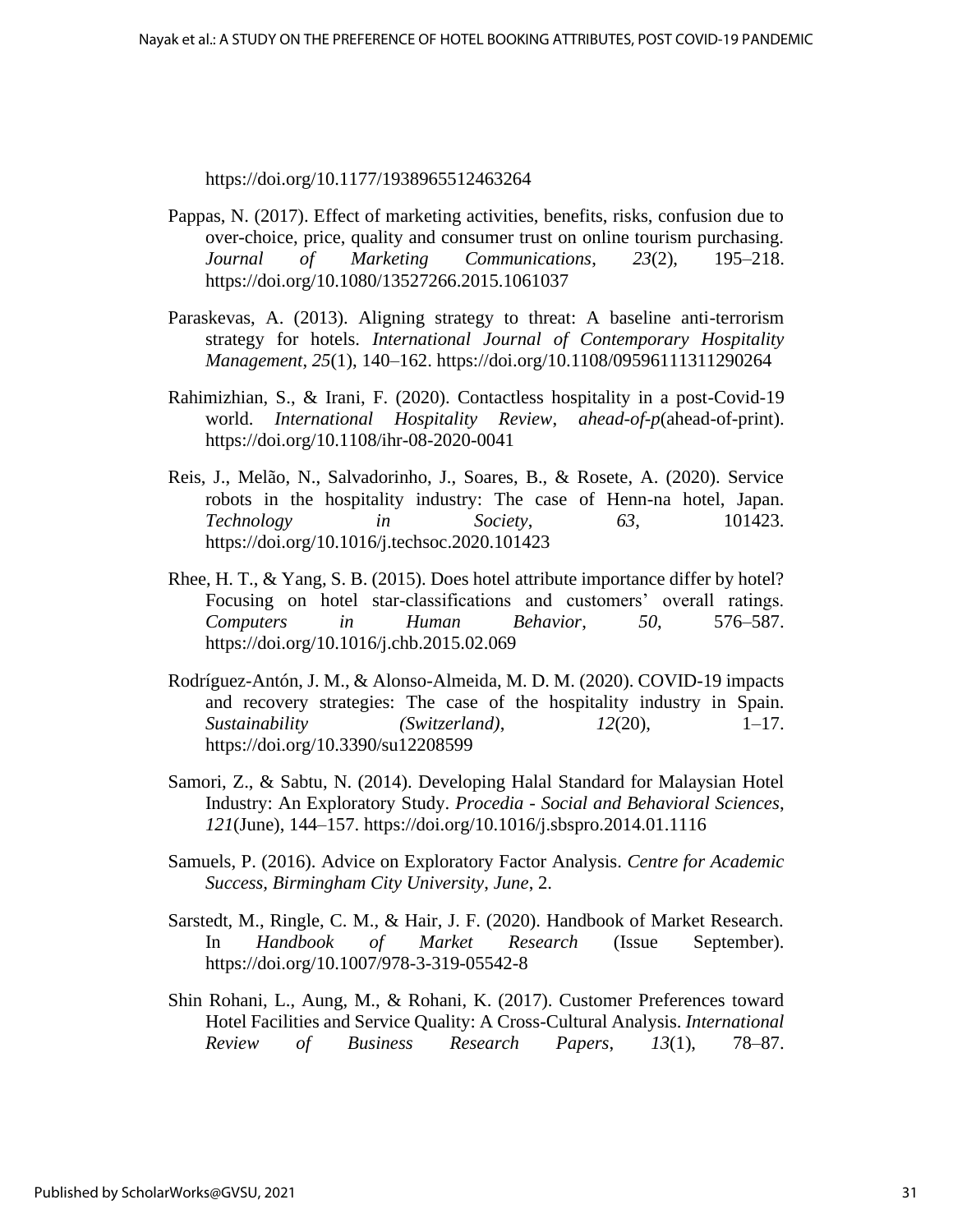https://doi.org/10.21102/irbrp.2017.03.131.06

- Smriti Mallapaty. (2021). What the data say about border closures and COVID spread. *Nature*, 185. https://www.nature.com/articles/d41586-020-03605-6
- Sohrabi, B., Vanani, I. R., Tahmasebipur, K., & Fazli, S. (2012). An exploratory analysis of hotel selection factors: A comprehensive survey of Tehran hotels. *International Journal of Hospitality Management*, *31*(1), 96–106. https://doi.org/10.1016/j.ijhm.2011.06.002
- Steiger, J. H. (1990). Structural Model Evaluation and Modification: An Interval Estimation Approach. *Multivariate Behavioral Research*, *25*(2), 173–180. https://doi.org/10.1207/s15327906mbr2502\_4
- Teng, Y. M., Wu, K. S., & Chou, C. Y. (2020). Price or convenience: What is more important for online and offline bookings? A study of a five-star resort hotel in Taiwan. *Sustainability (Switzerland)*, *12*(10). https://doi.org/10.3390/SU12103972
- Tung, V. W. S., & Law, R. (2017). Article information : Findings : world applications in hospitality and tourism . *International Journal of Contemporary Hospitality Management*, 1–10.
- Tussyadiah, I. (2020). A review of research into automation in tourism: Launching the Annals of Tourism Research Curated Collection on Artificial Intelligence and Robotics in Tourism. *Annals of Tourism Research*, *81*(December 2018), 102883. https://doi.org/10.1016/j.annals.2020.102883
- Ul Hadia, N., Abdullah, N., & Sentosa, I. (2016). An Easy Approach to Exploratory Factor Analysis: Marketing Perspective. *Journal of Educational and Social Research*, *February*. https://doi.org/10.5901/jesr.2016.v6n1p215
- UNWTO. (2020). UNWTO World Tourism Barometer. COVID-19 brings international tourism to a standstill in April. *World Tourism Barometer*, *18*(3), 32. https://www.eunwto.org/doi/epdf/10.18111/wtobarometeresp.2020.18.1.3
- Wang, X., French, B. F., & Clay, P. F. (2015). Convergent and discriminant validity with formative measurement: A mediator perspective. *Journal of Modern Applied Statistical Methods*, *14*(1), 83–106. https://doi.org/10.22237/jmasm/1430453400
- WHO. (2020). Operational Considerations For COVID-19 Management In The Accommodation Sector. *World Health Organization*, *2008*(March), 1–8.